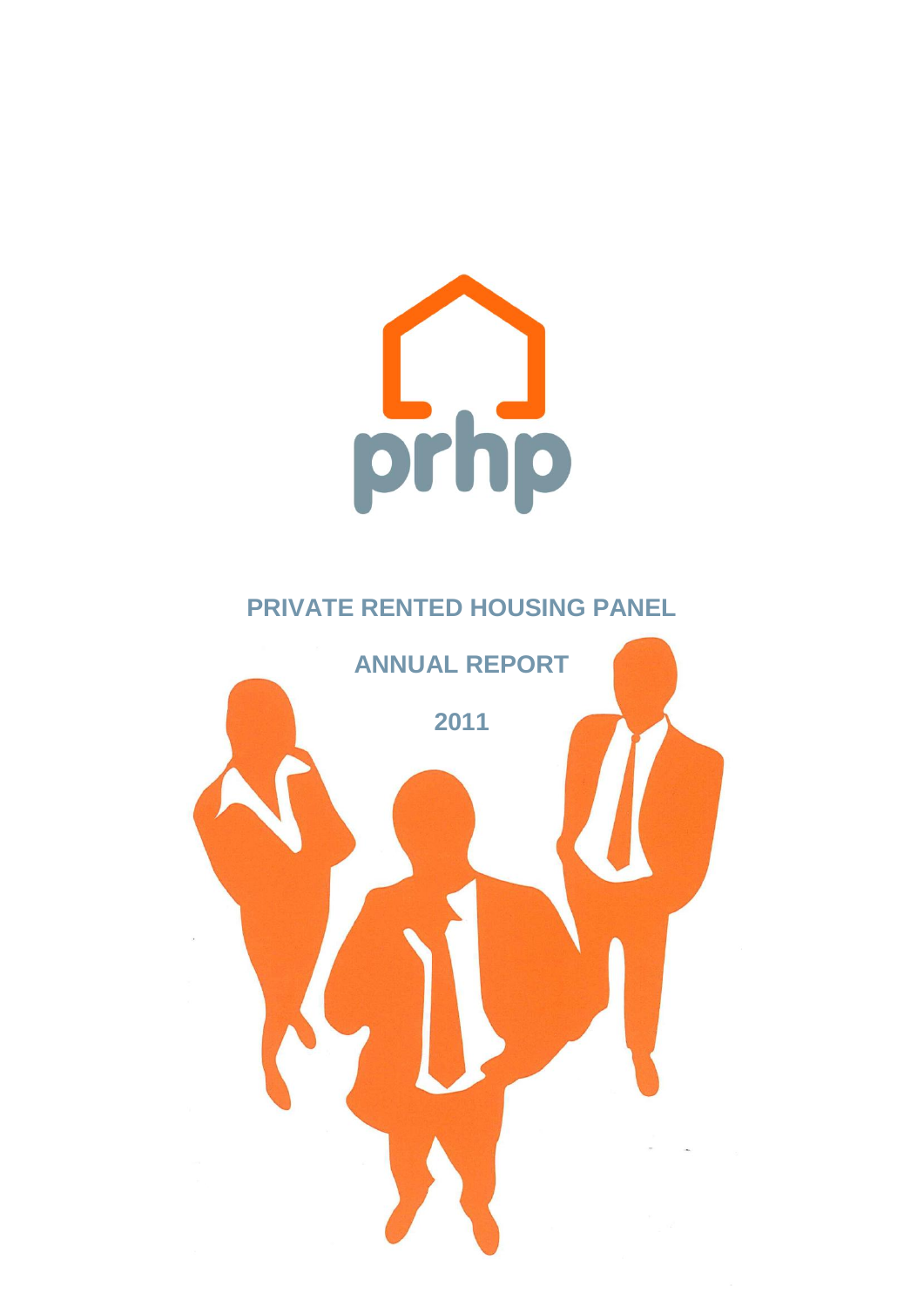## **Contents**

| <b>President's Foreword</b>                                                                                                                                                                   | 3  |
|-----------------------------------------------------------------------------------------------------------------------------------------------------------------------------------------------|----|
| <b>Our Aims and Values</b>                                                                                                                                                                    | 5  |
| <b>The Panel and its Workload</b>                                                                                                                                                             | 6  |
| <b>Rent Assessment Cases</b><br>n.<br><b>Repairing Standard Cases</b><br><b>C</b><br><b>Application Procedures</b><br><b>C</b><br><b>Inspections and Hearings</b><br>$\overline{\phantom{a}}$ |    |
| Mediation – an alternative way to resolve disputes                                                                                                                                            | 19 |
| <b>Appeals</b>                                                                                                                                                                                | 20 |
| <b>Website</b>                                                                                                                                                                                | 20 |
| <b>Finance</b>                                                                                                                                                                                | 21 |
| <b>Public Service Reform (Scotland) Act 2010 Report</b>                                                                                                                                       | 21 |
| <b>Tenancy Management Complaints</b>                                                                                                                                                          | 23 |
| <b>Working With Others</b>                                                                                                                                                                    | 24 |
| <b>Initiatives for service improvement</b>                                                                                                                                                    | 26 |
| <b>Looking to the Future</b>                                                                                                                                                                  | 27 |
| <b>How to contact us</b>                                                                                                                                                                      | 28 |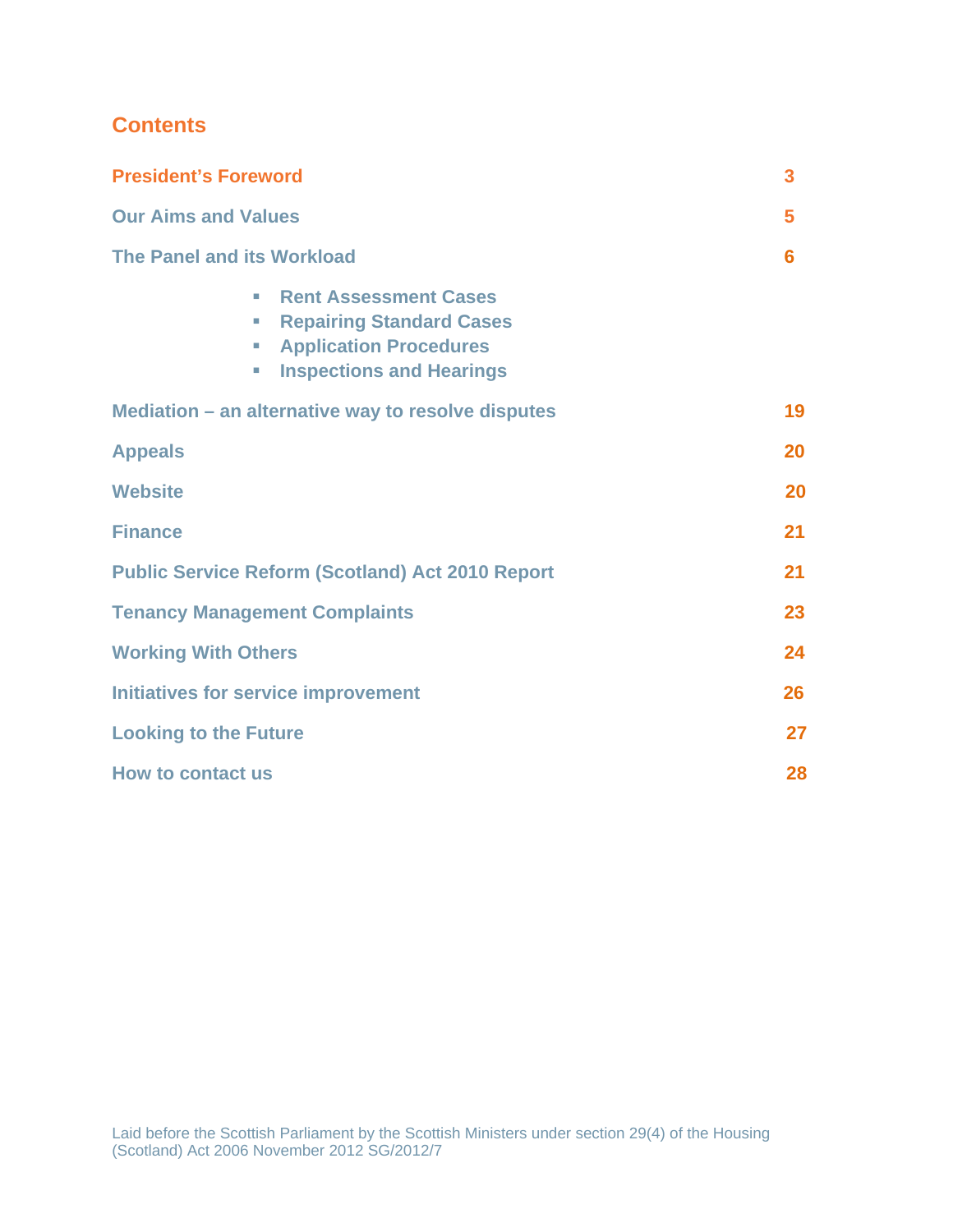# **Appendices**

| <b>Appendix A: Panel members during 2011</b>                          | 29        |
|-----------------------------------------------------------------------|-----------|
| <b>Appendix B: Expenditure and Management Statement for 2011/2012</b> | <b>30</b> |
| <b>Appendix C: Glossary of Terms Appearing in this Report</b>         | <b>31</b> |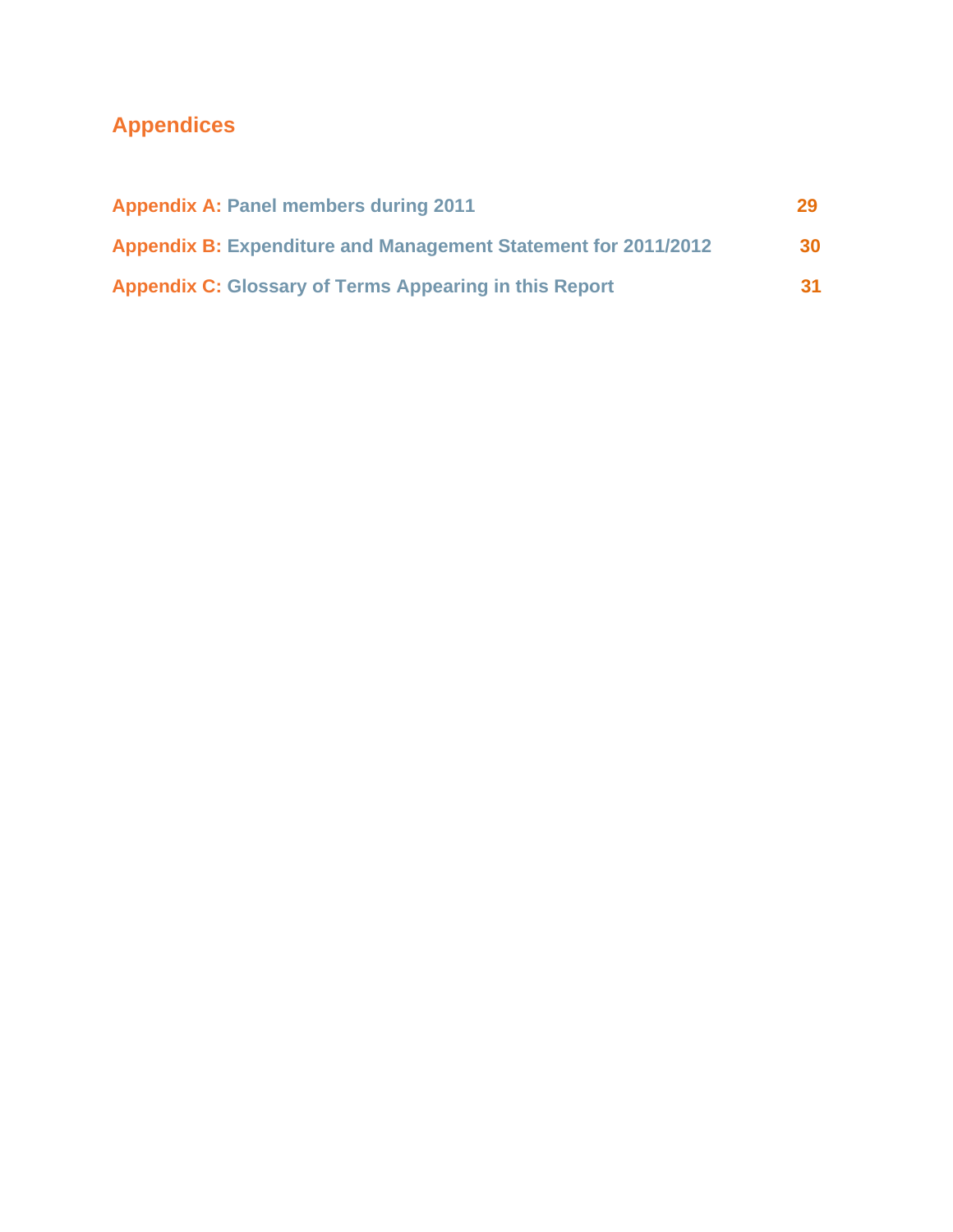# President's Foreword



I am pleased to present this fourth Annual Report of the Private Rented Housing Panel (prhp) covering the work of the Panel for the year January to December 2011. The financial year for the Panel, in common with government sponsored bodies, runs from 1 April until 31 March, and since this Annual Report straddles two financial years, the accounting figures for the year 2011 at Appendix B states the budgets and actual spend for both financial years.

This has been a year of significant operational change for the Panel with responsibility for the Panel's administrative support transferring to Scottish Tribunals Service (STS) on 1 April 2011. The existing prhp staff transferred to STS and this ensured continuity of service delivery. A review of staffing structures at the summer resulted in the existing Panel Secretary, Sara James, assuming additional responsibilities as Operational Manager for Additional Support Needs Tribunal Scotland (ASNTS) as well as prhp. As part of the overall operational efficiencies, the Panel moved offices at the end of the year to Europa Building, Argyle Street, Glasgow. This allowed considerable cost savings to be made in the prhp budget as well as providing accommodation expansion opportunities with the formation of a Glasgow base for STS. Located on the ground floor of the Europa Building, prhp as well as other STS served tribunals have their own dedicated hearing rooms with video conferencing facilities, a suite of offices and "touch down" centre with IT facilities for all STS staff operating in the Glasgow area. There is access to on-site conference facilities which can be used by prhp for member and staff training resulting in further cost savings and avoiding the need for the hire of accommodation for training and conference events.

Considerable work has been undertaken this year in preparation for the implementation of the Property Factor (Scotland) Act 2011 which received royal assent on 7 April 2011. The Act establishes a register of property factors and requires factors to be registered; it provides for the introduction of a Code of Conduct with which all registered factors must comply; and it establishes a new Panel called the Homeowner Housing Panel (hohp) to resolve disputes. Both jurisdictions will operate side by side with the Panel members of prhp also becoming Panel members of hohp and STS will provide the administrative support for both Panels. The Act will come into force on 1 October 2012. As President of prhp, I have been involved in arrangements for establishing the new Panel. Support has been given in the task of implementing the Act by the STS policy division as well as Scottish Government legal services and I would like to thank them for their significant contributions. There is considerable uncertainty about the number of applications which will come to hohp and statistical analysis has been undertaken by Scottish Government Communities Analytical Services Division to produce caseload estimations for the new tribunal on which operational assumptions have been made. However, the demand levels and resource requirements for hohp will only be able to be accurately measured after the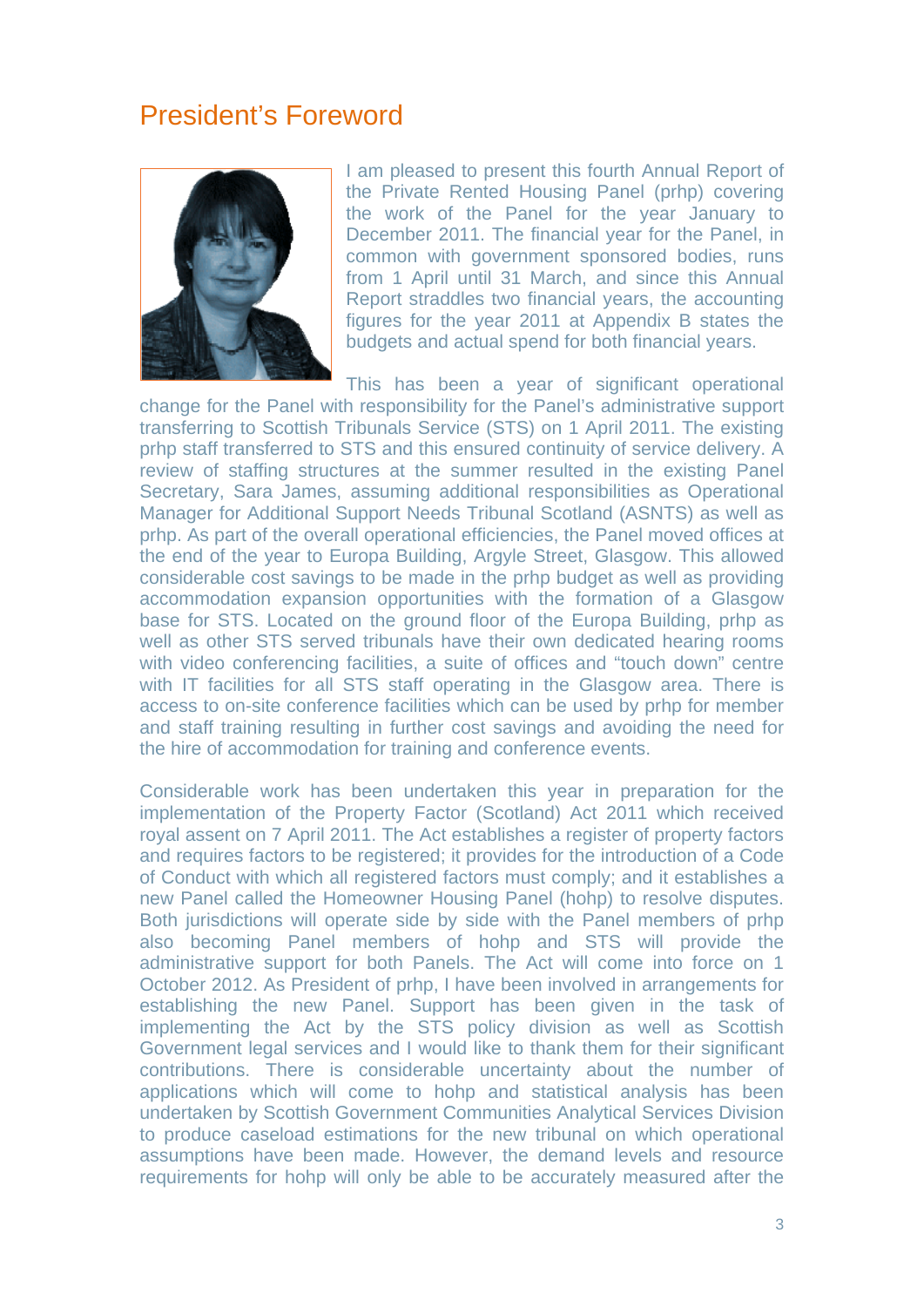commencement of the Act.

Despite the considerable additional workload created by the implementation of the new Act, it has been business as usual in the prhp jurisdiction. 2011 saw an 18% increase in repairing standard applications with a slight increase in rent assessment references. More Repairing Standard Enforcement Orders were issued in 2011 than during any previous year and we also recorded more outcomes where repairs were carried out either as a consequence of an application to the Panel or as part of the enforcement proceedings following Panel decisions. Where possible, we encourage tenants and landlords to access our mediation service which provides an alternative way of resolving disputes. During the year we have made efforts to raise awareness of the work of the Panel as this is an important element of ensuring access to justice. All this is only achievable due to the commitment of Panel Members and the efforts of the Panel Secretary and her administration staff, and I would like to take this opportunity of thanking them for their dedication in delivering an efficient, effective and user focussed service despite an ever increasing volume of business.

A Devang.

Aileen Devanny President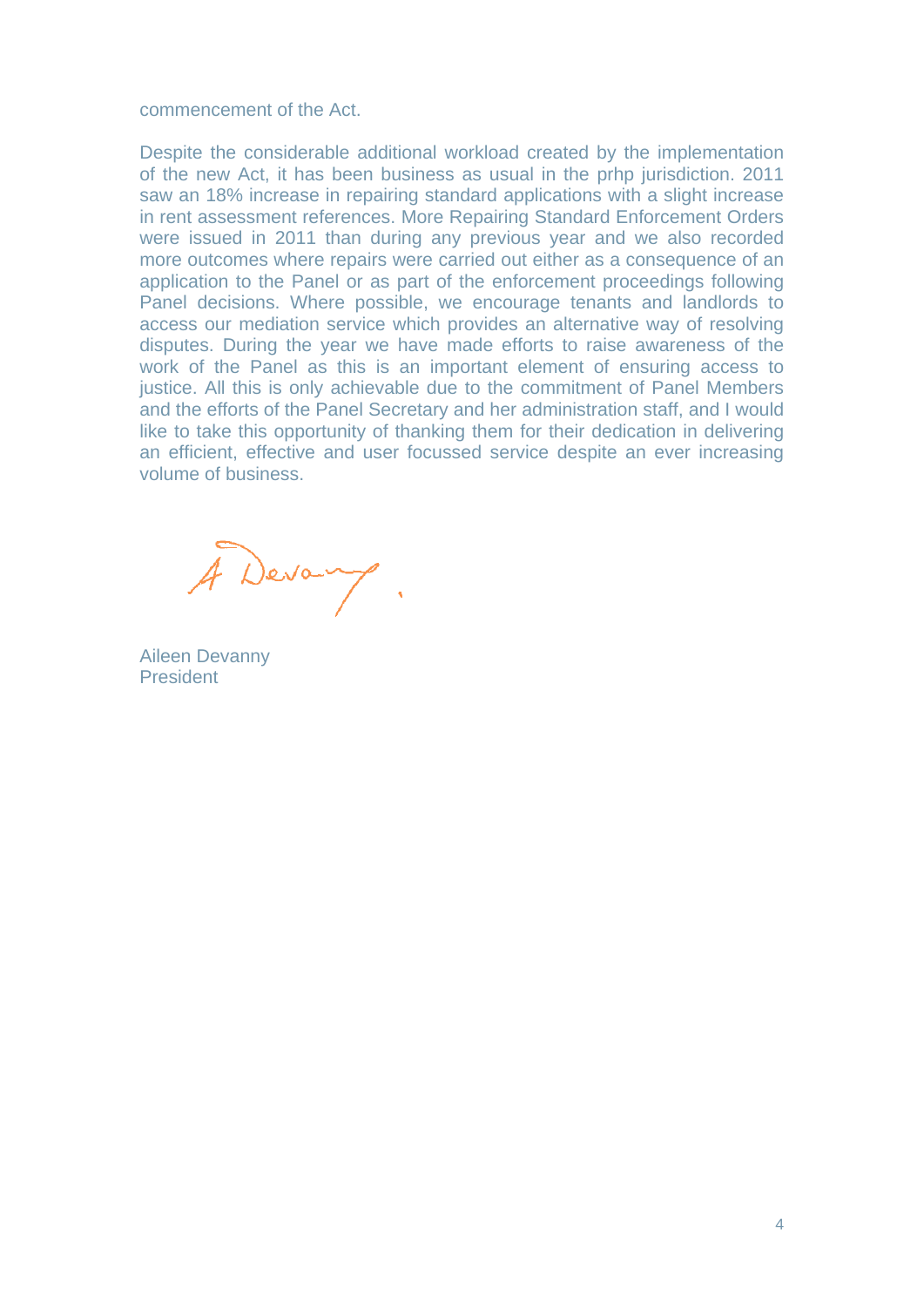# Our Aims and Values

### **Our Aim**

The prhp will carry out its statutory functions in a fair and impartial manner, and will provide an accessible, high quality and cost effective service to the Scottish community through the committed and professional approach of its staff and members.



prhp offices at Europa Building, Argyle Street, Glasgow

### **Our Values**

- We are an independent body.
- We respect diversity and will provide fair treatment for everyone.
- We will be fair and unbiased in the decisions we make.
- We value our staff and members and will ensure that they are equipped with the training and information they require to fulfil their role most effectively.
- We will use our resources efficiently and cost effectively.
- We will seek to engage proactively with stakeholders and representatives of the Scottish Government.
- We will work as a team to meet the targets we set.
- We will provide clear and timely information on our decisions and activities.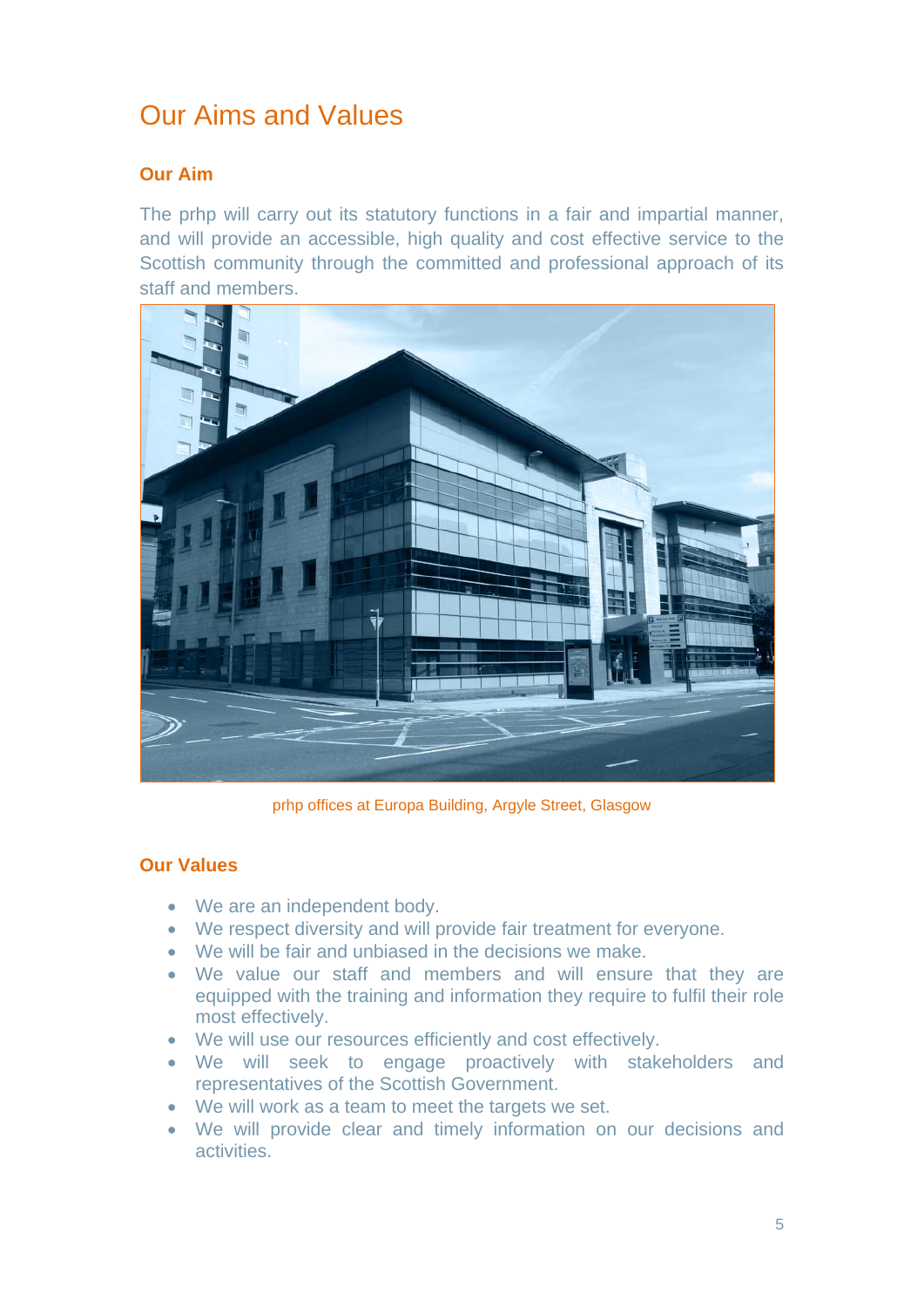#### **Our Pledge**

Every Panel member and every member of staff is fully committed to providing the best possible service we can to all who come to us, no matter what their gender, sexual orientation, race, ethnicity, religion, age, or physical or mental ability may be. We will do all we can to make our service efficient, accessible and user friendly.



A member of prhp staff answering a call

## The Panel and its Workload

The Private Rented Housing Panel is a devolved Scottish Tribunal set up under the Housing (Scotland) Act 2006. It deals with 3 main private residential issues - objections to Fair Rents fixed by Rent Officers under the Rent (Scotland) Act 1984; determining market rents for short assured tenancies and terms and/or market rents for statutory assured tenancies under the Housing (Scotland) Act 1988; and for determining referrals from tenants concerning the landlord's duty to meet the repairing standard under the Housing (Scotland) Act 2006. Applications by tenants under the 2006 Act have become the main area of involvement for the prhp.

The Panel is an independent impartial judicial body separate from Scottish Government and Rent Service Scotland. It consists of a total of 40 members who are specialists in housing issues and who have been appointed by Scottish Ministers. It has a Panel President, who is a solicitor, and a Vice President, who is a surveyor. Details of the Panel membership can be found at Appendix **A**. A group of members from the Panel have been trained in mediation and this service is being offered as an alternative means of dispute resolution for cases referred under the 2006 Act. There is a specific section later this report which expands on the mediation process.

Since 1 April 2011 the administration of the Panel has been provided by Scottish Tribunals Service with 3 full time members of support staff and a Panel Secretary, who fulfils a joint role as Operational Manager for Additional Support Needs Tribunal Scotland. The staff are responsible for case management, scheduling hearings as well as clerking and support for Committees, finance and communication.

The Panel are now based in the Europa Building in Argyle Street, Glasgow where there are facilities for office accommodation and hearing suites.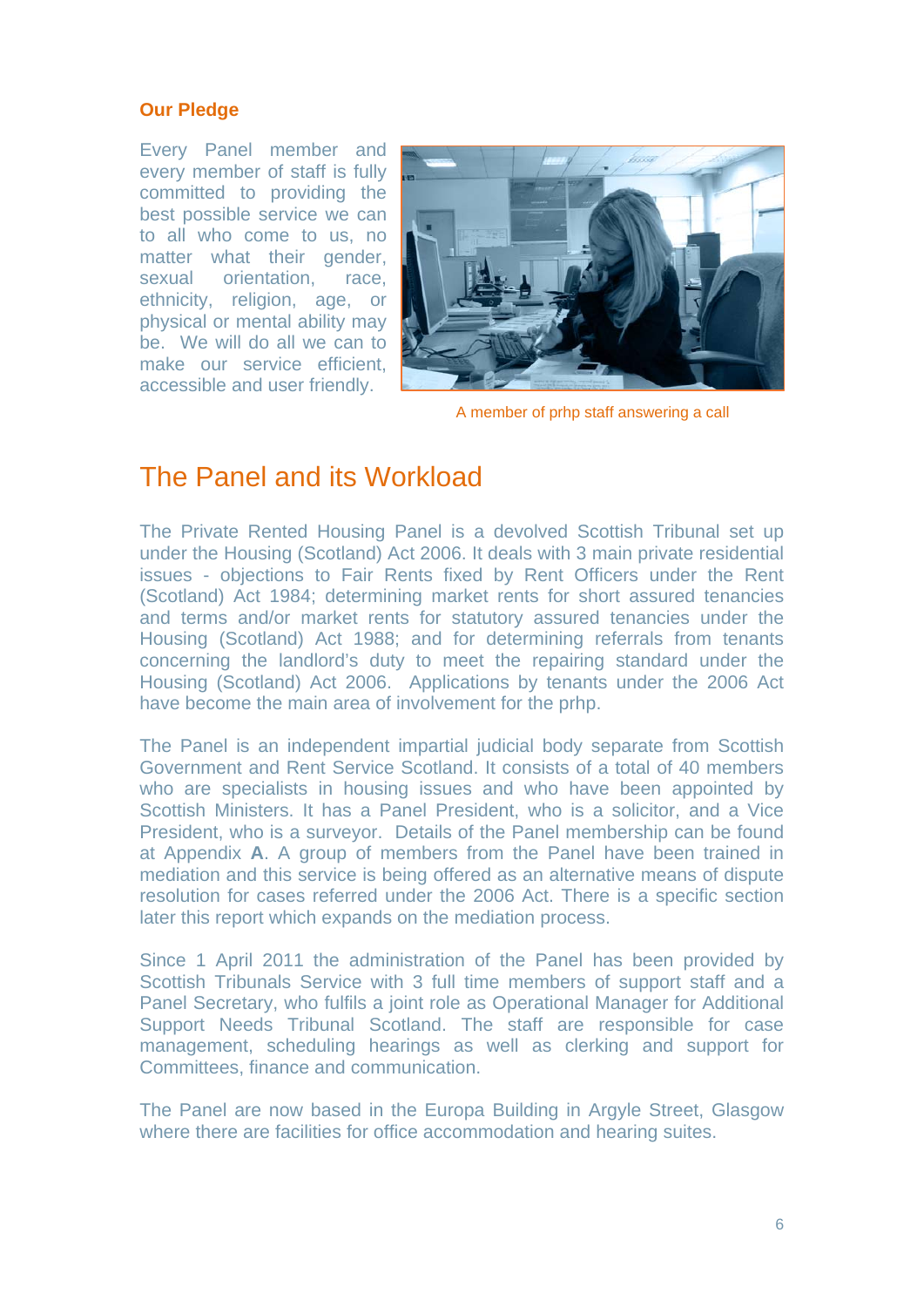#### **Rent Assessment Cases**

The jurisdiction of the Panel in rent assessment cases is contained in the Rent (Scotland) Act 1984 (the "1984 Act") and the Housing (Scotland) Act 1988 (the "1988 Act"). Although the Panel has various statutory functions, the primary work of the Panel in this area is:-

• Under the provisions of the 1984 Act, to consider appeals made by landlords or tenants against the rents registered by Rent Officers and to determine fair rents for properties in accordance with the provisions of that Act. An assessment of "Fair rent" must disregard the personal circumstances of the tenant and any improvements made by a tenant. There are three accepted methods of calculating a Fair Rent and the Committee must decide based on the evidence available, which is the most appropriate method to use. The first method of calculating fair rent is to consider the open market rent and then to make a deduction from this to take account of any inflation in rental levels caused by a shortage of houses available for rent. This is known as the scarcity deduction. The second method involves deciding a Fair Rent after comparing registered rents for similar houses in an area, and the third method involves calculating an appropriate level of return on the value of the property. In assessing a fair rent, regard has to be given to the age, character and location of the house, its state of repair and the furniture provided. The Committee will determine a Fair Rent and that rent may be lower or higher than the Rent Officer's assessment irrespective of whether the referral is made by the landlord or tenant. The Committee can bring their own knowledge and experience to the valuation judgement.



- Under the provisions of the 1988 Act-
	- (a) Appeals by tenants against the level of rents set by landlords and to decide a market rent for such properties in accordance with that Act, and
	- (b) Appeals by landlords or tenants where the other party has proposed a review of the terms of the tenancy.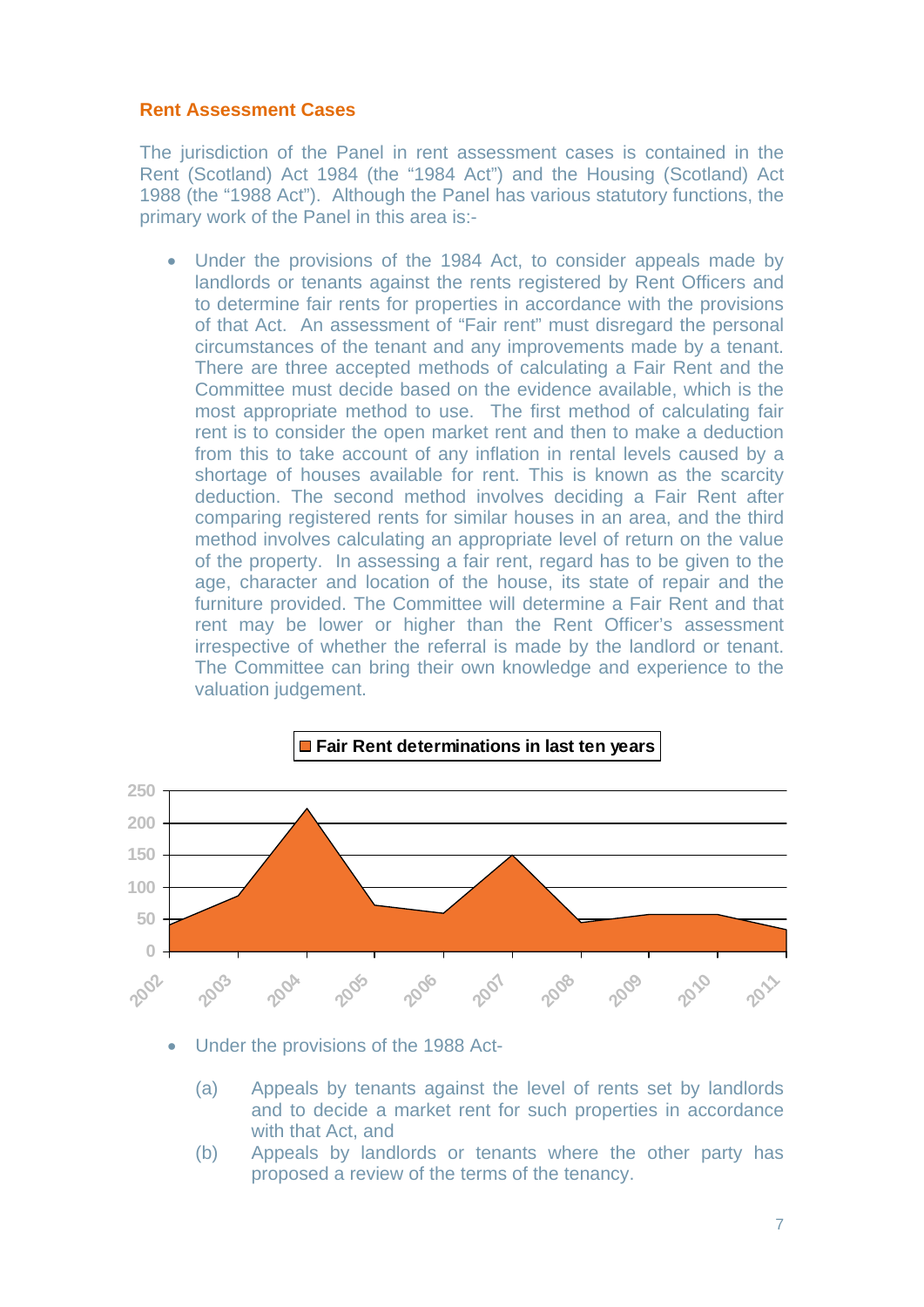

#### **Procedure for applying for a rent assessment**

- Appeals against the Rent Officer's decision under the 1984 Act are referred from Rent Service Scotland to prhp.
- Appeals under the 1988 Act are started by the completion of a statutory form and sending it to prhp. The statutory forms can be obtained from the prhp office.

The Committees provide an appeal route which is informal and inexpensive against the rental figure set by the Rent Officer or landlord. Legal representation is rare and parties are often unrepresented. There is a further right of appeal, on a point of law, to the Court of Session for a party who is unhappy with the Committee's decision



Committeee members leaving a Rent inspection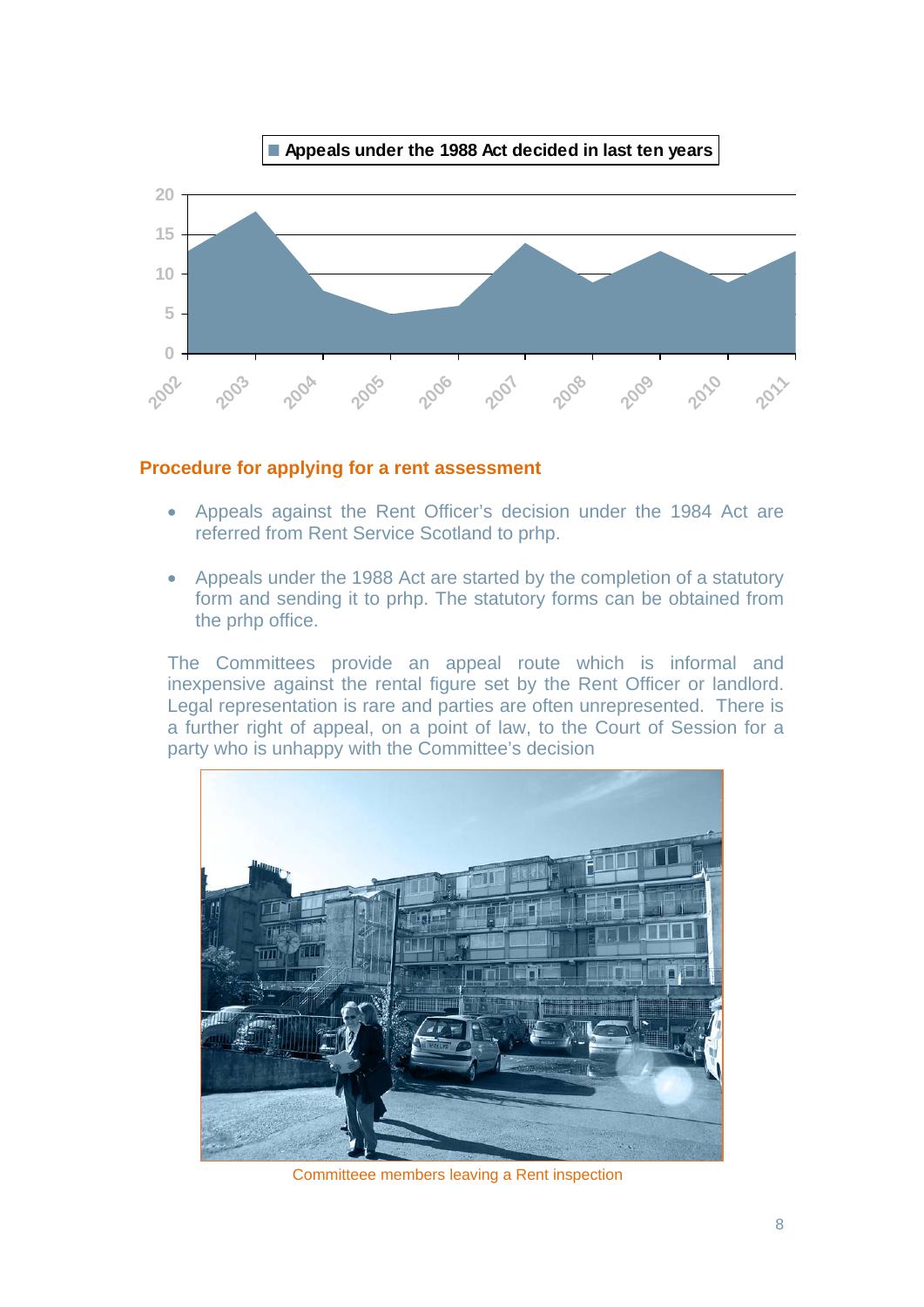During 2011 the Panel received 75 applications of which 50 were Fair Rent cases and 25 Assured Tenancy referrals. A breakdown of the number of cases decided by the Panel's Committees over the ten year period to 2011 can be found below

|                           | 2002           | 2003        | 2004 | 2005 | 2006 |
|---------------------------|----------------|-------------|------|------|------|
| <b>Fair Rent cases</b>    | 41             | 87          | 223  | 73   | 59   |
| <b>Assured Tenancies</b>  | 13             | 18          | 8    | 5    | 6    |
| <b>Part VII Contracts</b> | $\blacksquare$ | $\mathbf 1$ | 1    | 1    | -    |
| <b>TOTAL</b>              | 54             | 106         | 242  | 78   | 66   |

#### **CASES DECIDED BY RENT ASSESSMENT COMMITTEES 2007-2011**

|                           | 2007 | 2008 | 2009   | 2010 | 2011 |
|---------------------------|------|------|--------|------|------|
| <b>Fair Rent cases</b>    | 151  | 45   | 58     | 58   | 34   |
| <b>Assured Tenancies</b>  | 14   | 9    | 13     | 9    | 13   |
| <b>Part VII Contracts</b> | ٠    | ٠    | $\sim$ | ٠    | ٠    |
| <b>TOTAL</b>              | 165  | 54   | 71     | 67   | 47   |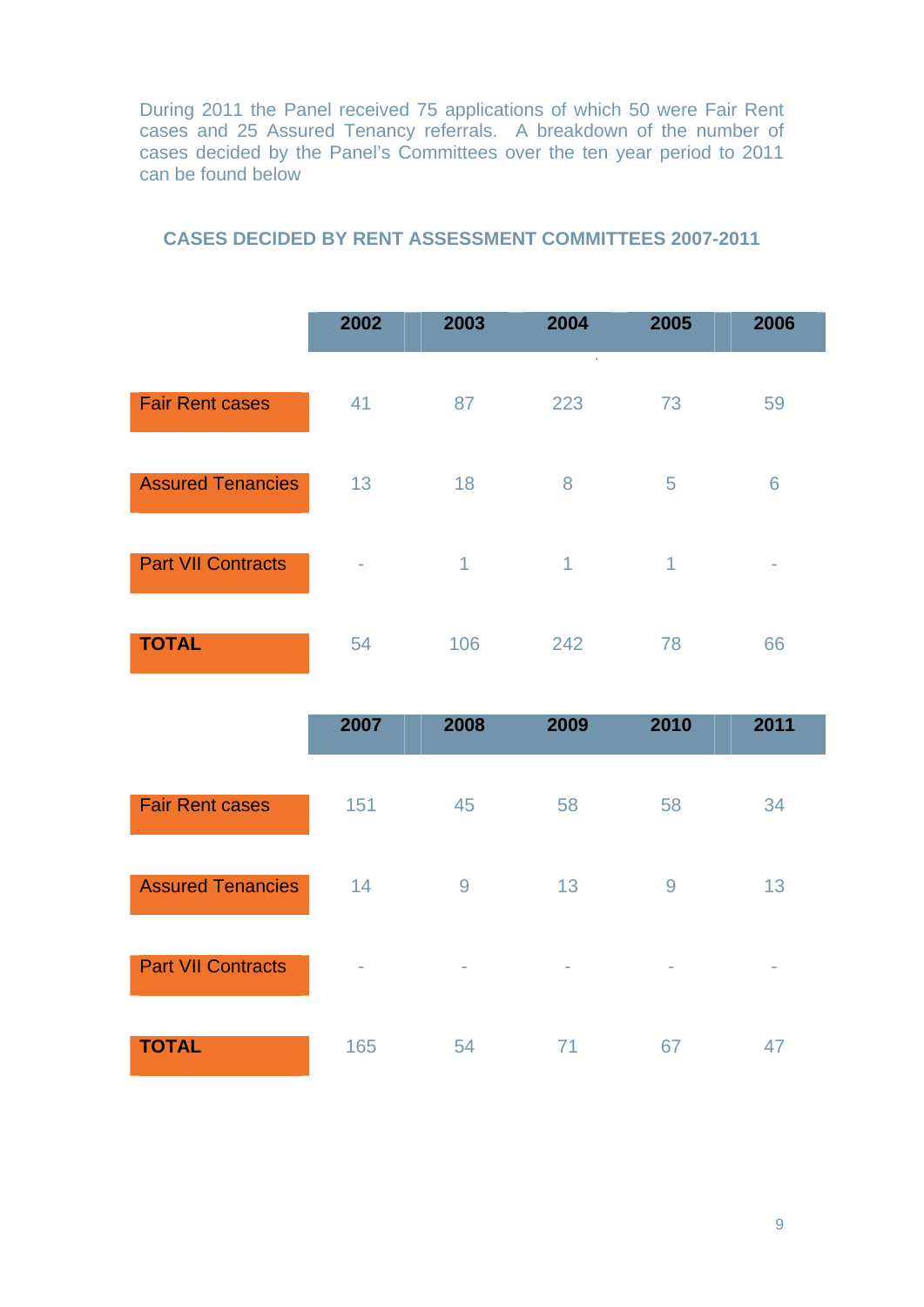

## Approximate areas used for breakdown

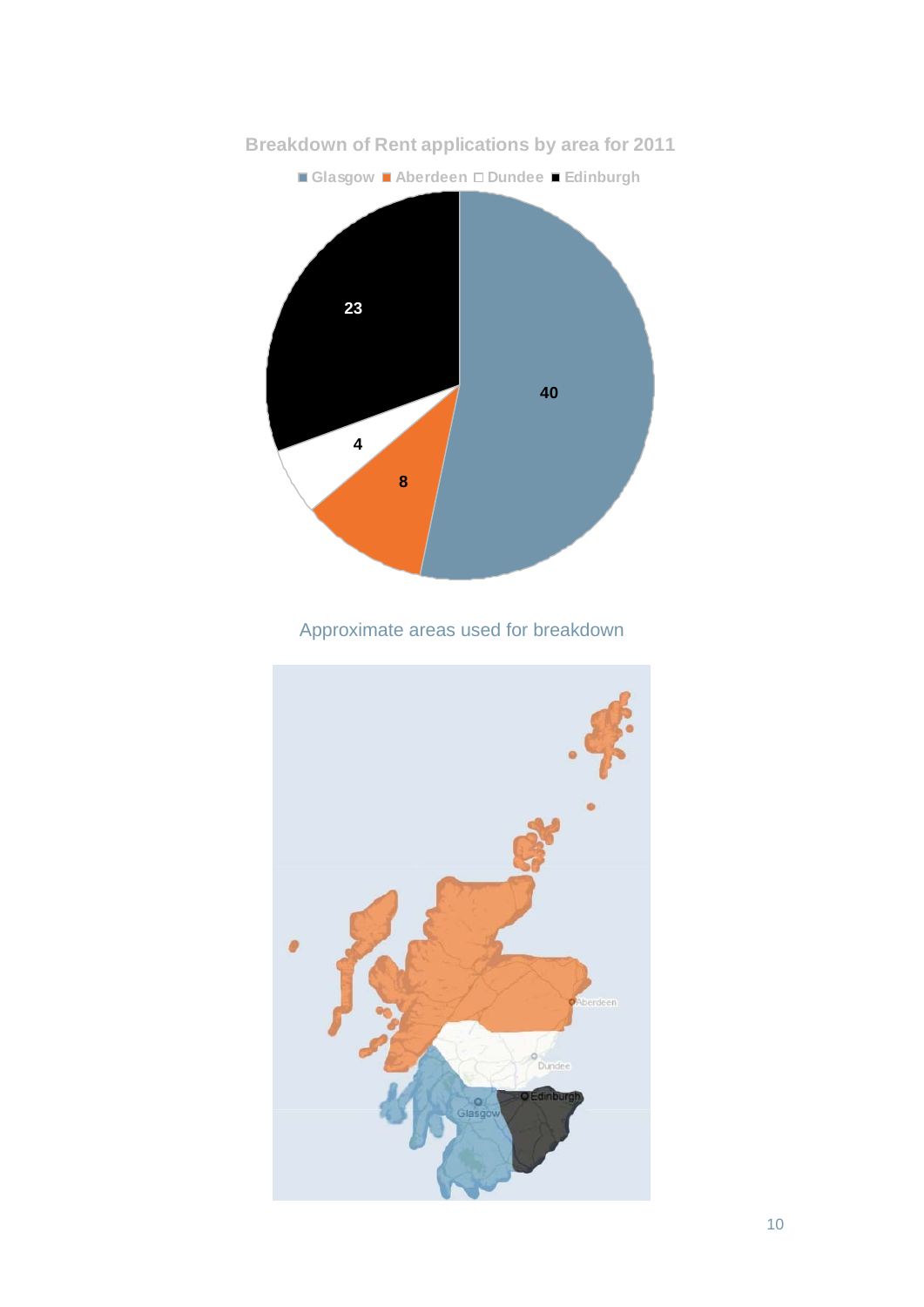#### **Repairing Standard Cases**

The Housing (Scotland) Act 2006 sets a mechanism for tenants in the private rented sector to seek to compel a landlord to carry out necessary repairs to a standard called the "repairing standard". The Act imposes a duty upon a landlord to ensure that a house meets that standard at the start of the tenancy and at all times during the tenancy.

In determining whether a house meets that repairing standard, the age, character and prospective life of the house and its locality should be considered. Common parts of a flatted property can fall within the repairing standard if the owner has a maintenance responsibility for these parts and the tenant has a right to use these parts of the building. Complaint relating to a tenement entrance door



The repairing standard is set out in section 13 of the 2006 Act. This section states that a house meets the repairing standard if -

a. *the house is wind and water tight and in all other respects reasonably fit for human habitation;* 

b. *the structure and exterior of the house (including drains, gutters and external pipes) are in a reasonable state of repair and in proper working order,*  c. *the installations in the house for the supply of water, gas and electricity and for sanitation, space heating and heating water are in a reasonable state of repair and in proper working order,* 

d. *any fixtures, fittings and appliances provided by the landlord under the tenancy are in a reasonable state of repair and in proper working order,*  e. *any furnishings provided by the landlord under the tenancy are capable of being used safely for the purpose for which they are designed, and*  f. *the house has [satisfactory provision](http://www.edinburgh.gov.uk/internet/Housing/Private_tenants_and_home_owners/Letwise/CEC_frequently_asked_questions_-_safety,_inspections,_antisocial_behaviour) for detecting fires and for giving warning in the event of fire or suspected fire.* 

*The repairing standard applies to most tenancies in the private rented sector. However, tenants cannot apply to prhp if the landlord is a local authority, registered social landlord, or Scottish Water.*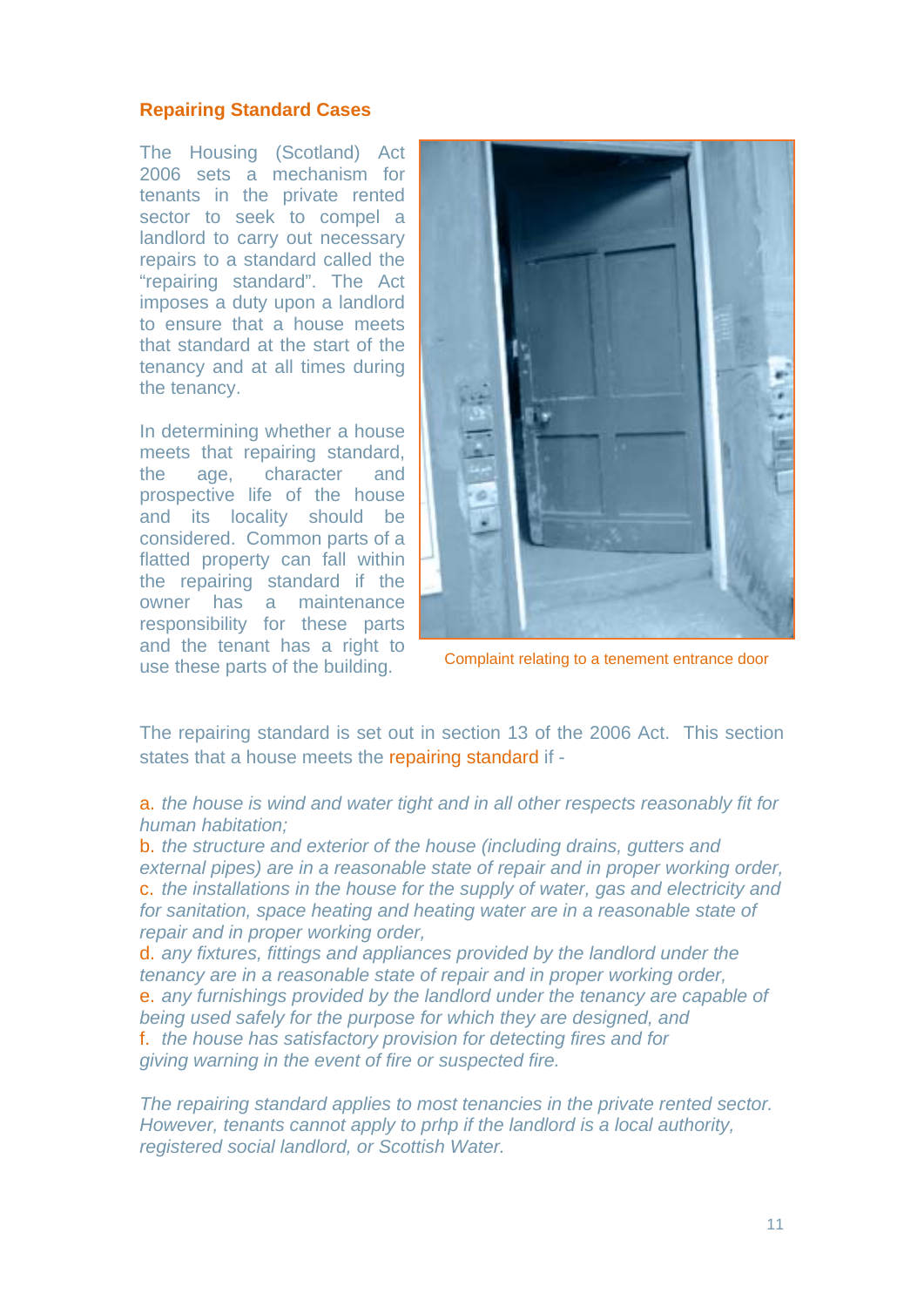#### **Making a Repairing Standard Application**

An application form and guidance booklet is available from the prhp offices or may be downloaded from the website www.prhpscotland.gov.uk. The form guides tenants through the information which is required for a valid application. There are actions which a tenant must take before the application can be treated as valid and referred to a committee for a determination. The tenant will be asked to confirm that the landlord has been notified of the works required to comply with the repairing standard; and in addition, the tenant will also be asked to attach to the application documentation to support that there is a valid tenancy in place. An application can only be accepted from a current tenant of a property.

The application will be checked when it is received, and if it does not provide the necessary details then the tenant will be asked for additional information. Once all the necessary information has been provided, it will be treated as a valid application and the President must decide within 14 days whether to refer the application to a Private Rented Housing Committee or whether to reject the application in certain very limited circumstances. The President can reject an application if she deems it frivolous or vexatious; or if the dispute to which the application relates has been resolved; or where a tenant has made a similar application in relation to the same house and there has not been a reasonable period of time between applications.



#### **PRHP Repairs Applications Received 2008 to 2011**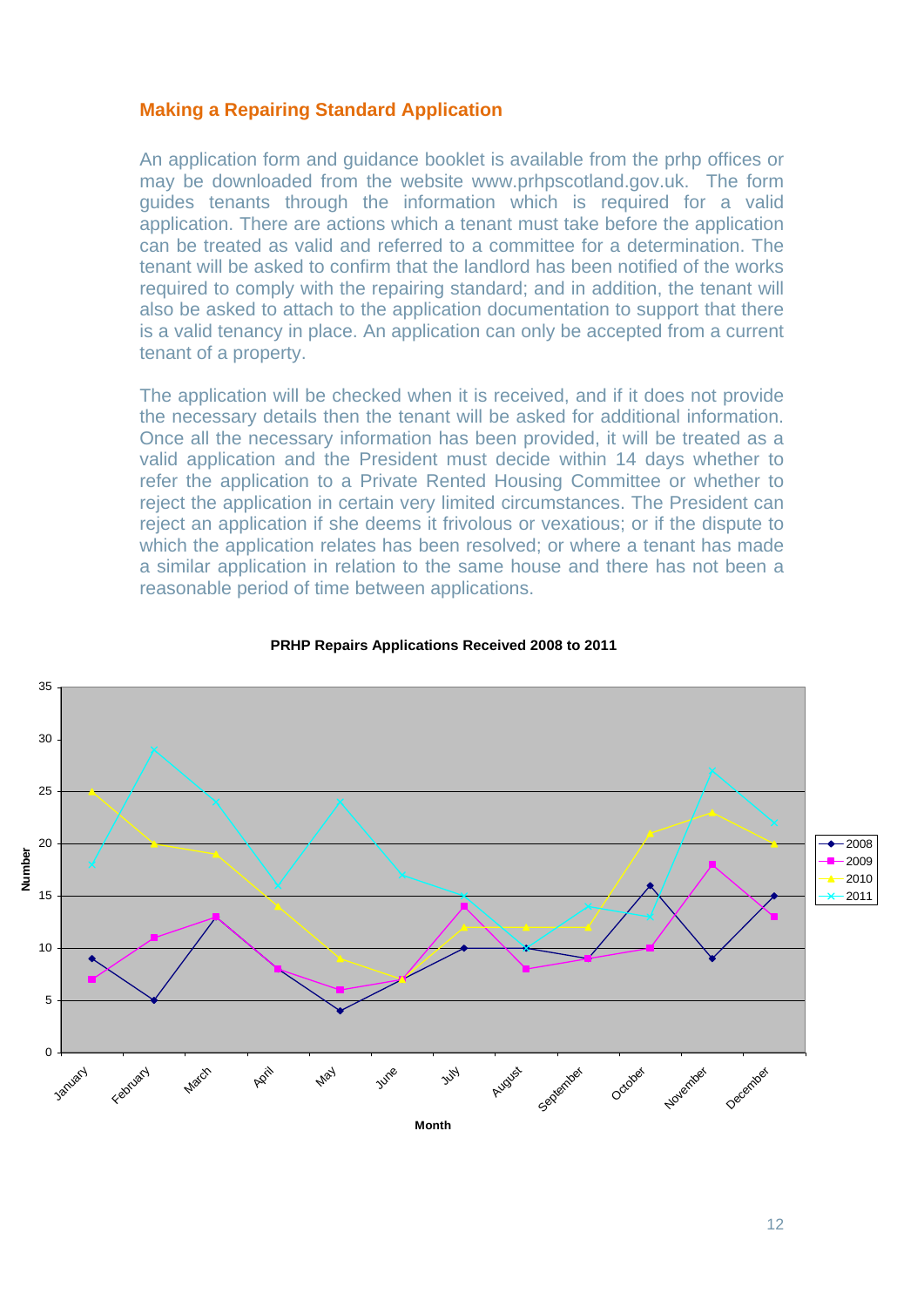If it appears that there is a reasonable prospect of the dispute being resolved by the parties, the President can delay referring the application to a committee. The Panel provide a mediation service in appropriate cases but both parties must be willing to engage in mediation for this to proceed. There is a pamphlet available from the prhp offices or from the website describing the mediation process. If no agreement is reached at mediation or the tenant or landlord do not wish to try mediation, then the case is referred to a Committee.



Drainage issue in a back garden

The prhp website contains information on a number of repair issues and it also has information as to how to go about making an application to the Panel. A pro forma notification of repairs letter is available from the Panel offices and can be downloaded from the website. In many cases, tenants report that indicating to the landlord that they propose to submit an application and sending this letter is sufficient to encourage landlords to carry out the required work. During 2011 we noticed that in 46 cases out of a total of 229 applications received, the dispute has been resolved after the involvement of the Panel but before referral to a committee. This figure may indeed be higher as in a further 20 cases the tenants withdrew applications but did not provide a reason in their withdrawal letter. If the tenant withdraws the application or the tenancy is terminated before the application is determined, then the President or if at a later stage the Committee can decide whether to abandon the application or to continue to determine the application. If the decision is taken to continue to determine the application, then a Committee will decide if the house meets the repairing standard and if it does not, then a repairing standard enforcement order will be issued which will prevent a vacant house being re-let without the permission of a Committee, otherwise a criminal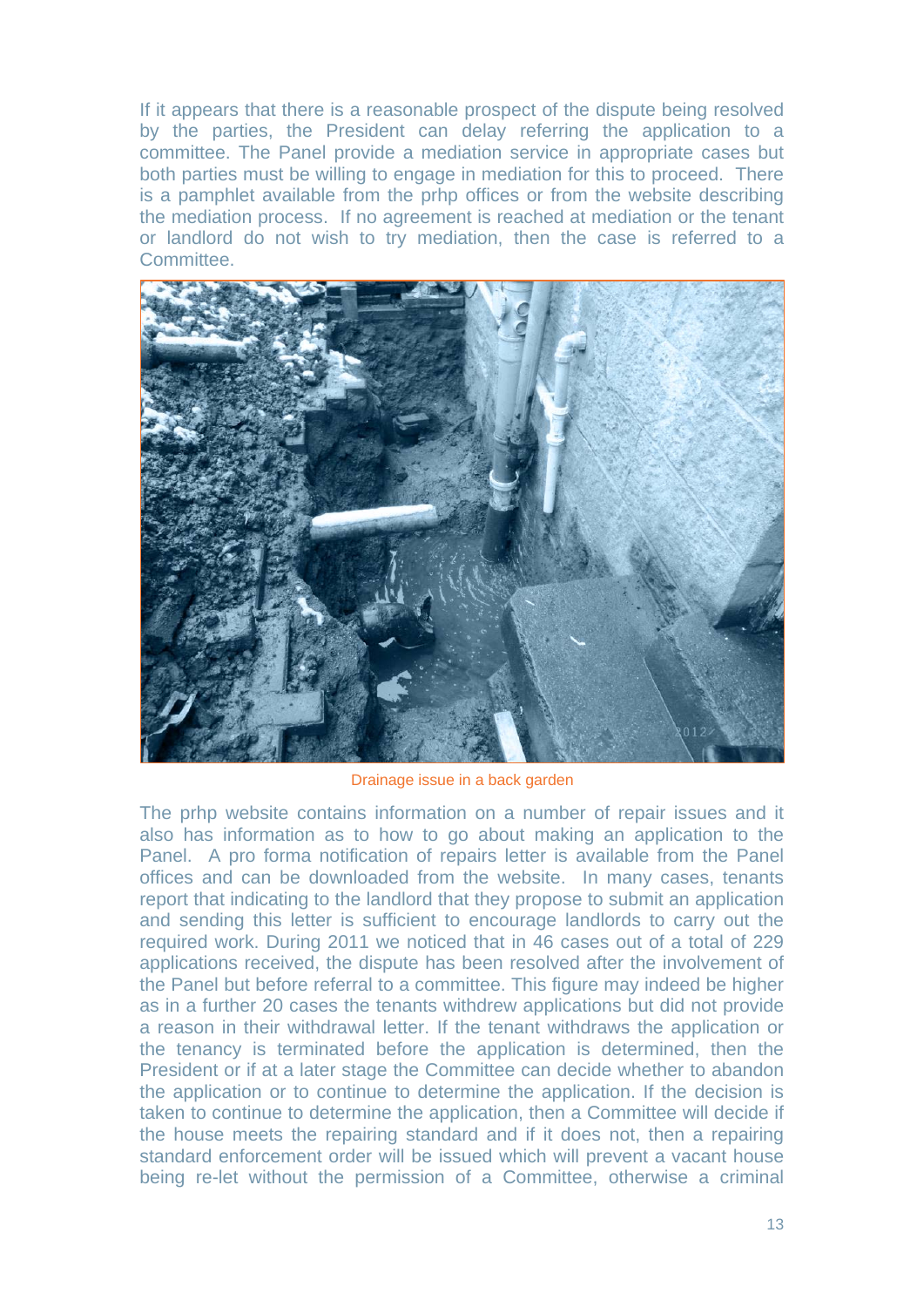offence is committed by the landlord.

Before making a decision to abandon or continue with a case to determination. the President or a Committee will look at all the circumstances of the case and in particular whether the repairs alleged in the application may give rise to issues of health and safety for future occupants. It is common for additional information and in some



instances third party reports relating to aspects

Condition of a property upon inspection by the **Committee** 

of the condition of the house to be requested from a landlord before a decision is made to abandon an application in these circumstances. During 2011 the President and Committees abandoned 33 applications following upon withdrawal of applications by tenants or termination of the tenancy agreements. In a significant number of these cases the landlord provided certificates, payment receipts for works carried out or third party reports before a decision was made to abandon these applications.

#### **Withdrawn and Rejected Applications in 2011**

| Abandoned by President or Committee                   | 33 |
|-------------------------------------------------------|----|
| Withdrawn by tenant (states works are completed)      | 11 |
| Withdrawn by tenant (no reasons given)                | 20 |
| Rejected by President as dispute has been resolved 35 |    |
| Rejected by President for jurisdictional reasons      | 3  |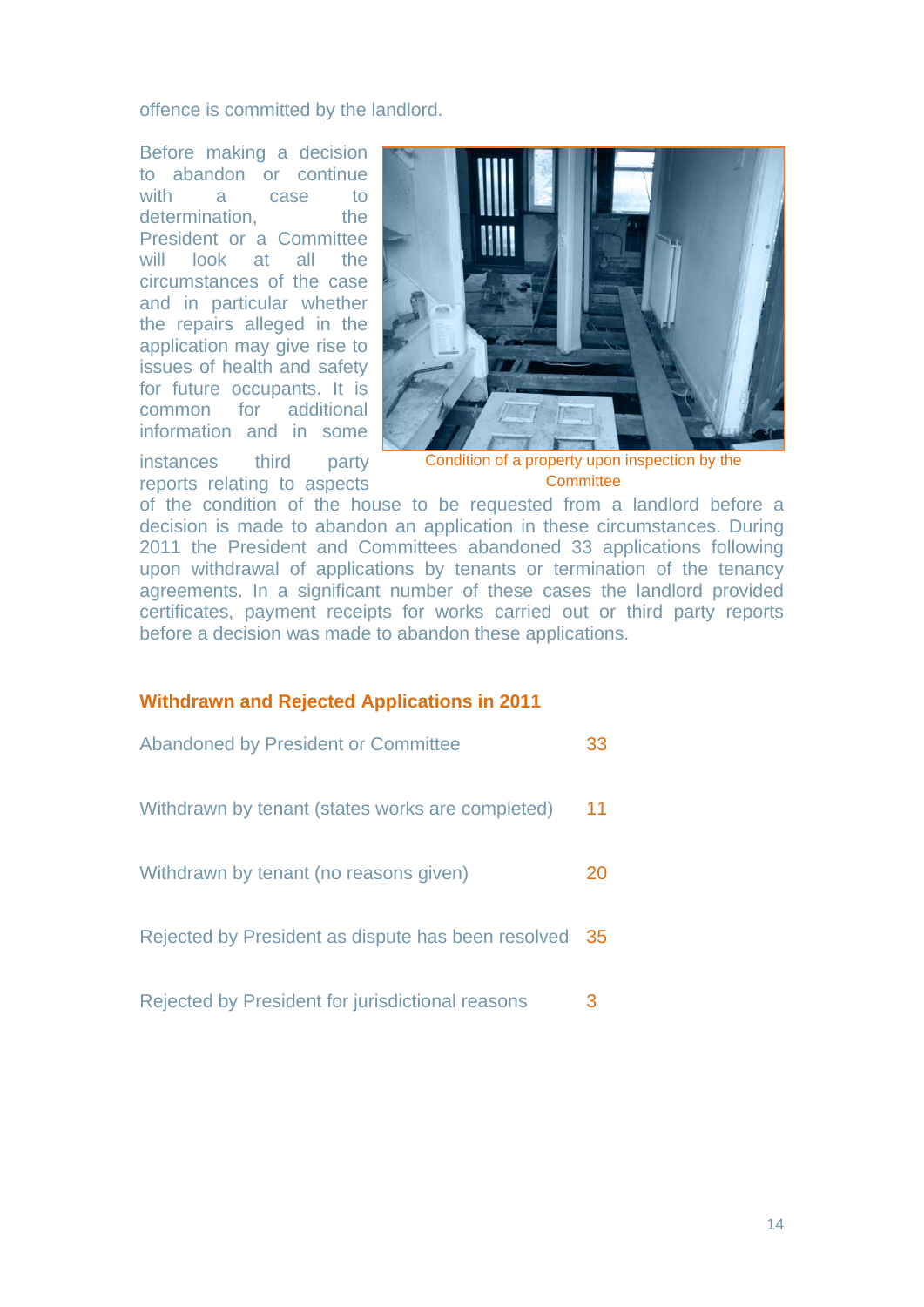

## Progress of a Repairing Standard Application

| Definitions: | <b>RSEO</b> | <b>Repairing Standard Enforcement Order</b> |
|--------------|-------------|---------------------------------------------|
|              | <b>RRO</b>  | <b>Rent Relief Order</b>                    |
|              | AA          | <b>Local Authority</b>                      |
|              | PF.         | <b>Procurator Fiscal</b>                    |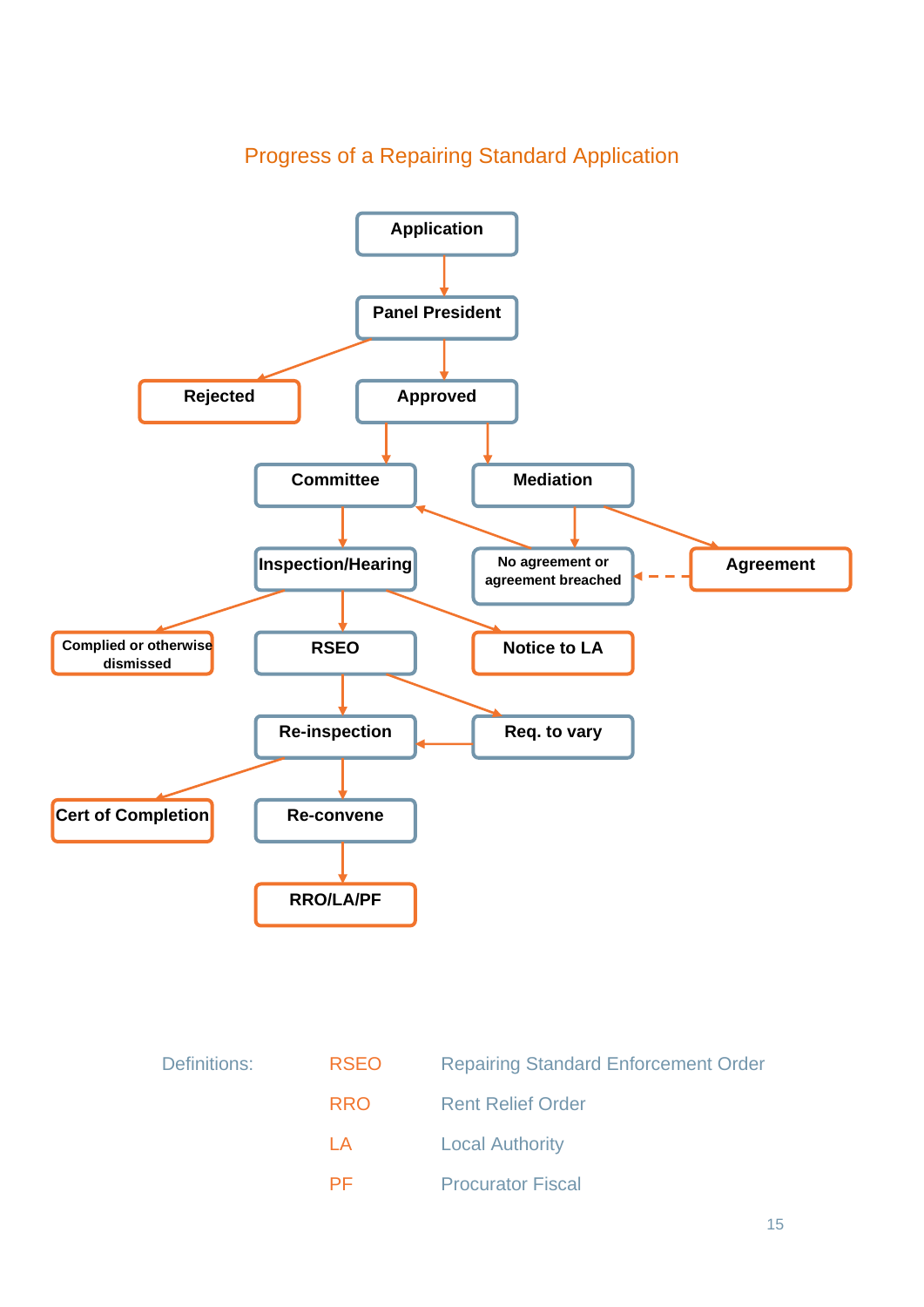#### **Inspections and Hearings**

Before determining a repairing standard case or making a rent assessment, the Committee will inspect the house which is the subject of the application. Each of the parties is informed in advance of this visit and a suitable date and time is arranged for the inspection.

Following this inspection, a hearing takes place in a nearby venue and both tenant and landlord are invited to attend. There is no need for legal representation as these hearings are conducted in a relatively informal manner. Efforts are made by the Panel to cater for any special needs at these hearings with interpreters being provided if required, and efforts are made to



Front view of prhp "home" venue

ensure that venues are compliant with the Disability Discrimination Act 2005. The Committee's written decision with their Statement of Reasons for that decision is not issued immediately after the Hearing, but will be issued as soon as is practicable and in most cases within 3 weeks.

If the Committee decide that the property meets the Repairing Standard then they will issue a Complied decision. If the Committee decide after considering all the facts and evidence that there has been a failure on the part of the landlord to comply with the duty to ensure that the property meets the repairing standard, the Committee will issue a Repairing Standard Enforcement Order (RSEO) which will specify the works which require to be carried out at the house and a timescale for completion of the works. Whilst the works are outstanding and the Repairing Standard Enforcement Order is in place, the property cannot be re-let if it is vacated by the tenant; otherwise an offence is committed by the landlord.

Once the time has passed for completing the works, the property will be reinspected and if the works are completed satisfactorily, a Completion Certificate will be issued.

If the works have not been completed or not completed to a satisfactory standard, then the Committee can, after considering any further representations from the landlord or tenant, issue a Failure to Comply Notice and can decide to reduce the rent payable for the house by up to 90%. The Failure to Comply Notice is issued to the Landlords' Registration Section of the appropriate Local Authority. At that stage, the Panel will also refer the matter for prosecution as is an offence not to comply with a Repairing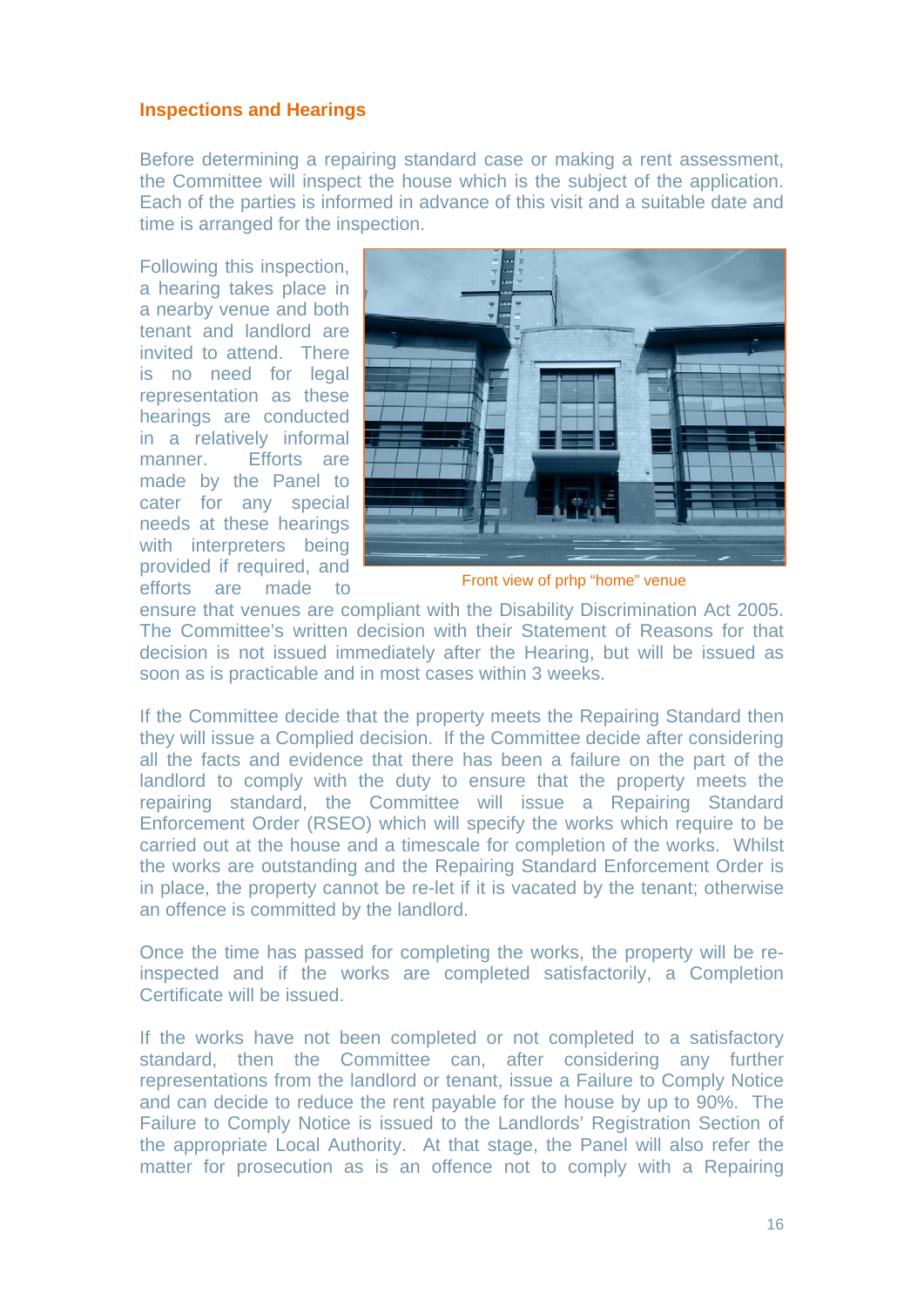Standard Enforcement Order without reasonable excuse. If the landlord has good reasons for not completing the works within the timescale given, then the Committee can vary the order giving the landlord further time to complete the works.

| <b>Repairing Standard Cases</b>                                                                                                                                                                    | 2011 | 2010                   |
|----------------------------------------------------------------------------------------------------------------------------------------------------------------------------------------------------|------|------------------------|
| <b>Applications Received</b>                                                                                                                                                                       | 229  | 194                    |
| <b>Mediations which resulted in Agreements</b>                                                                                                                                                     | 10   | 4                      |
| Withdrawn and Rejected (see table on page 14)                                                                                                                                                      | 102  | 88                     |
| <b>Complied (Committee decision that house complies with</b><br><b>Repairing Standard)</b>                                                                                                         | 11   | 19                     |
| RSEO's issued (Committee decision that house does not<br>comply with Repairing Standard)                                                                                                           | 82   | 59                     |
| <b>Reinspections by surveyors (to check if RSEOs have been</b><br>completed)                                                                                                                       | 115  | <b>Not</b><br>recorded |
| <b>Certificates of Completion and decisions to revoke</b><br><b>RSEOs</b>                                                                                                                          | 64   | 26                     |
| <b>Failures to comply with RSEO's and referrals for</b><br><b>Prosecution</b>                                                                                                                      | 30   | 17                     |
| <b>Rent Relief Orders issued by Committees</b>                                                                                                                                                     | 23   | 14                     |
| <b>Cases carried forward</b><br>(this figure includes applications still to be determined as well as<br>cases where RSEOs have been issued and cases where<br>enforcement proceedings are pending) | 172  | 120                    |

Rent Relief Orders (RRO's) are granted in fewer cases than Failure to Comply Notices as in some cases the tenancies had been terminated prior to the Committee considering a Rent Relief Order.

If the committee decide that the landlord has failed to comply with the Repairing Standard Enforcement Order, then a tenant can ask the local authority for the area in which the house is situated to carry out the works detailed in the Order in terms of Section 36 of the Act. The decision as to whether or not a local authority will carry out works rests with the local authority. If the local authority does decide to carry out works then they have powers to recharge the landlord for the cost of works and the other expenses.

Decisions and Orders issued by Committees in both rent assessment and repairing standard cases are published on the Panel's website. It is possible for members of the public to access these details using the postcode of the property.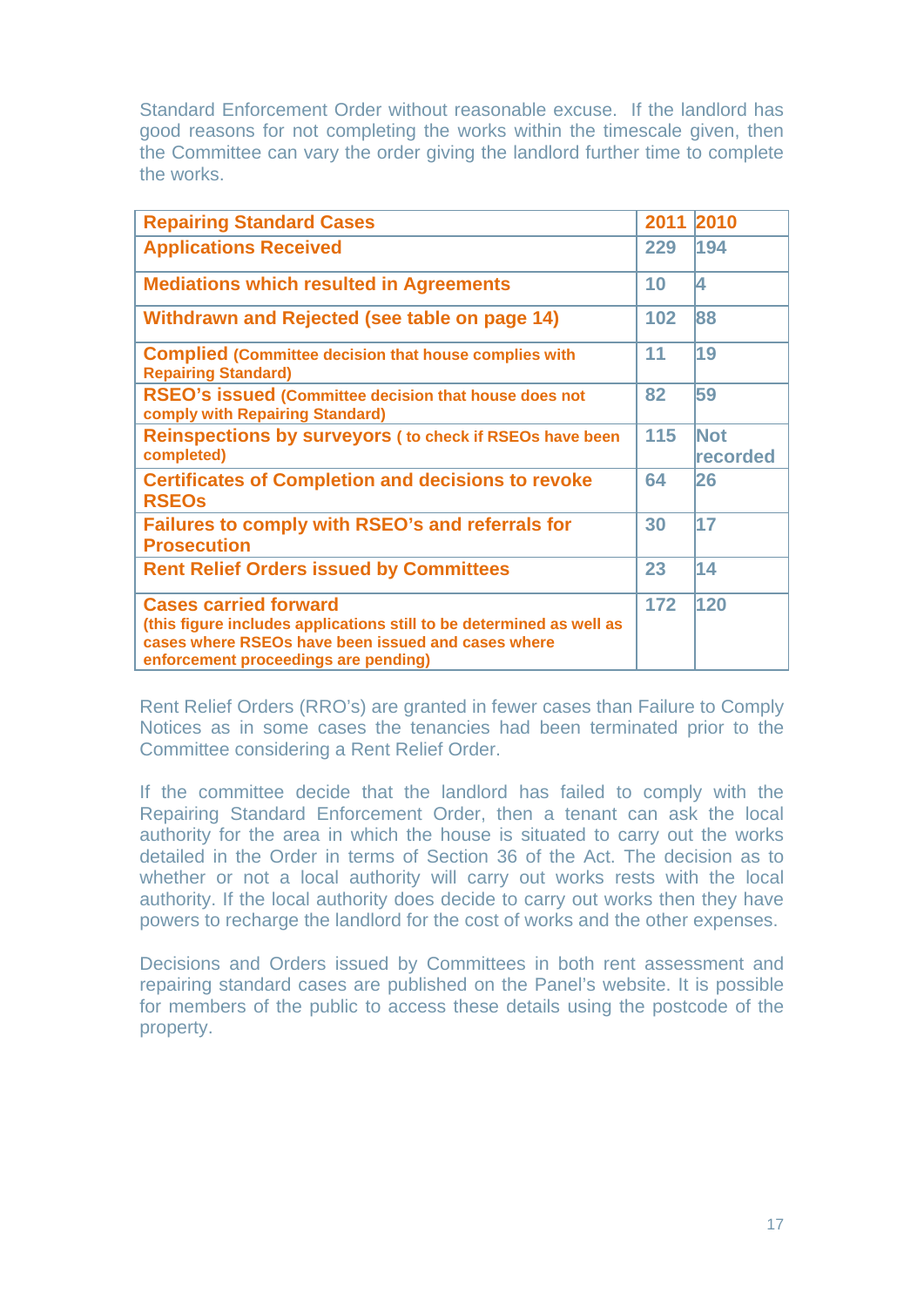

**Breakdown of Repairing Standard applications by area for 2011**

### Approximate areas used for breakdown

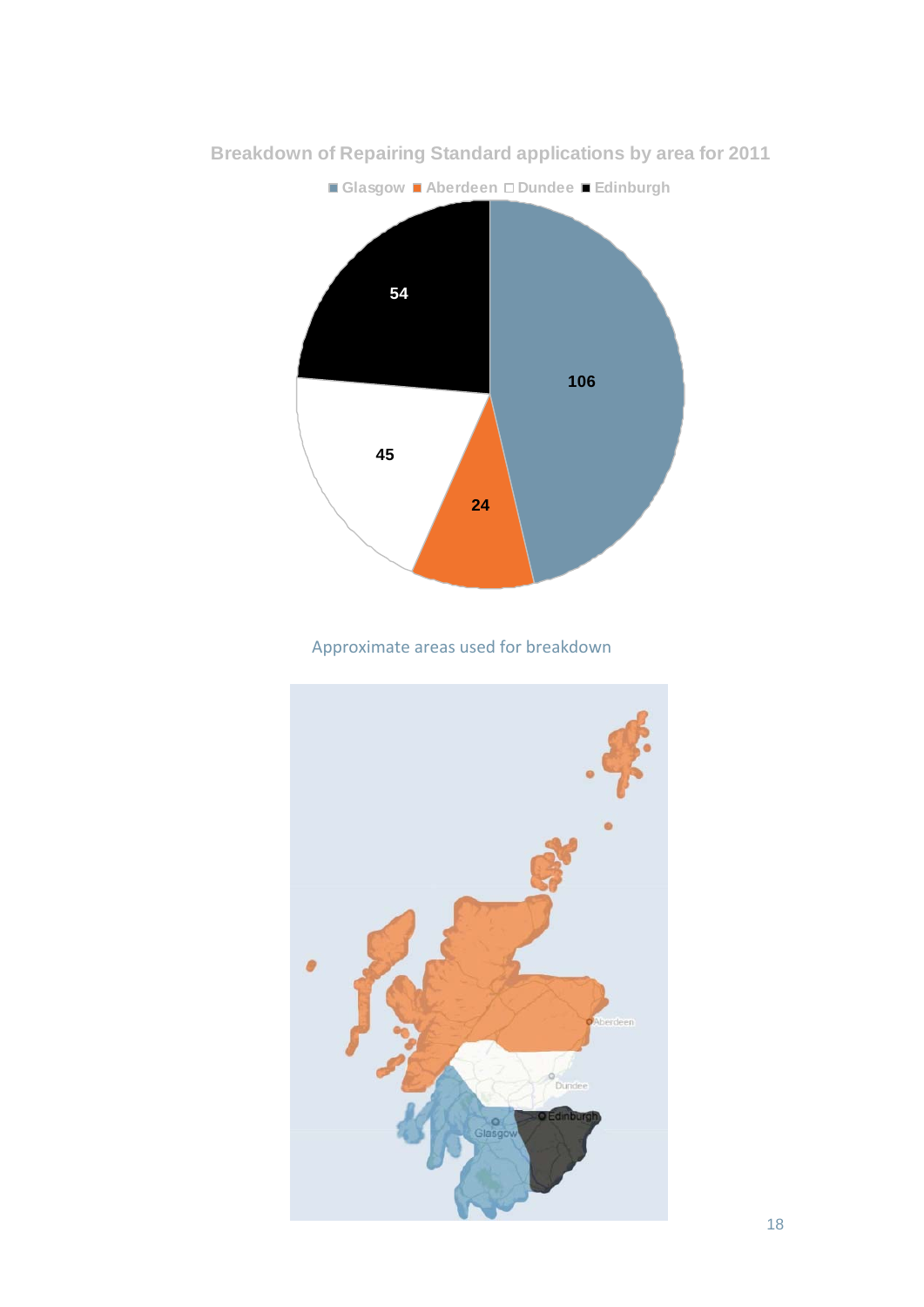### Mediation – an alternative way of resolving disputes

Mediation is a way of settling disputes informally without the expense, time and bad feeling often involved in using formal procedures. Many people find the idea of going to a hearing before a Committee daunting, and mediation can often resolve the problem without the need for a Committee to become involved.



Parties must opt-in to mediation, but, if they do, mediation has many advantages. The mediation service is free of charge, flexible and confidential, and is staffed by trained mediators. Choosing mediation allows the tenant and landlord to work out a solution best suited to their needs, instead of having a solution imposed upon them by a Committee. Because people have found their own solution to their problems, they are more likely to carry out what they have agreed to do. Mediation can often improve the relationship between the landlord and tenant. Once people have had the opportunity to talk through the issues, each party is better able to understand the other person's point of view. If mediation is successful, then the parties will sign up to an agreement which removes the prhp's further involvement in the repairing standard case unless either party complains that the agreement has been breached.

The prhp mediation booklet The Private Rented Housing Panel was the first tribunal body in Scotland to introduce an

in-house mediation service as an alternative form of resolving disputes. The Panel mediators are trained impartial people who are skilled in helping establish common ground in even the trickiest of situations. We have 15 trained mediators amongst our membership who have all undertaken a 40 hour course of training provided by SACRO, a Scottish Government sponsored organisation which specialises in a wide range of mediation services.

During 2011, there were 11 mediations in total with 10 reaching agreements between the landlord and tenant. We were subsequently advised by parties to the mediation agreements that 5 of these agreements were breached. In these circumstances the original applications are referred to Private Rented Housing Committees for determination. In the 5 cases where it was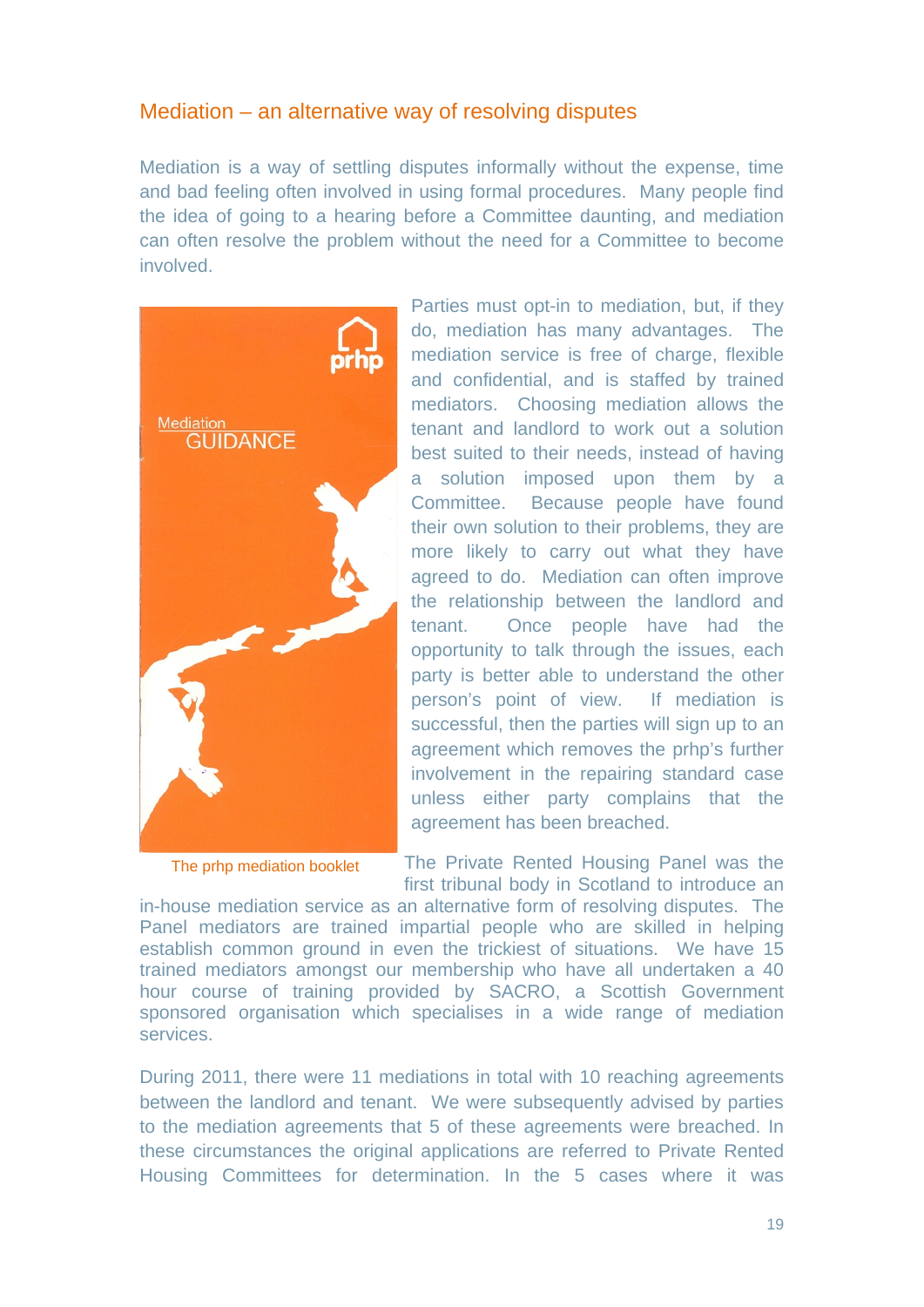complained that agreements were breached, Committees decided to issue a Repairing Standard Enforcement Order in four cases and a Committee decided in the remaining case to issue a complied decision**.** 

### Appeals

Parties have a right to appeal to a Court against a decision made by a Committee. In relation to rent assessment cases under the 1984 Act and the 1988 Act, parties have the right of appeal to the Court of Session. In relation to repairing standard cases under the 2006 Act, there is a right of appeal to the Sheriff in the Sheriff Court for the area in which the house to which the application relates is situated.

There were no appeals from rent determinations in 2011.

During 2011 there were four appeals to a Sheriff in relation to cases under the Repairing Standard jurisdiction. One appeal related to a decision of a Private Rented Housing Committee to issue a Repairing Standard Enforcement Order and the appeal was eventually abandoned by the landlord and the works have since been completed. In the second appeal against a failure to comply with the Repairing Standard Enforcement Order, the appeal is still pending. The two other appeals involve landlords who were appealing Panel decisions to issue Repairing Standard Enforcement Orders. In one appeal the Sheriff reversed the decision of the Committee without evidence being led. No further information on the reasons for the decision is available and a request to the court by the Panel President for a short note of the Sheriff's reasons for the decision was declined. In the other case the tenant received legal aid and was represented and in that case the appeal was sisted (held in abeyance for a period) to allow the implementation of an agreement reached between the landlord and tenant. When the case returned to court the Repairing Standard Enforcement Order was quashed in the absence of an appearance from the tenant.

### **Website**

We have made efforts to provide tenants and landlords with more information about the work of the Panel and have expanded our website. We find increasingly that tenants and advisers download our application form from the website and during 2011 there were 9,452 unique visitors to the prhp website seeking information. All decisions of the Panel in repairing standard and rent assessment cases are published on the website and can be accessed by the public using the property postcode.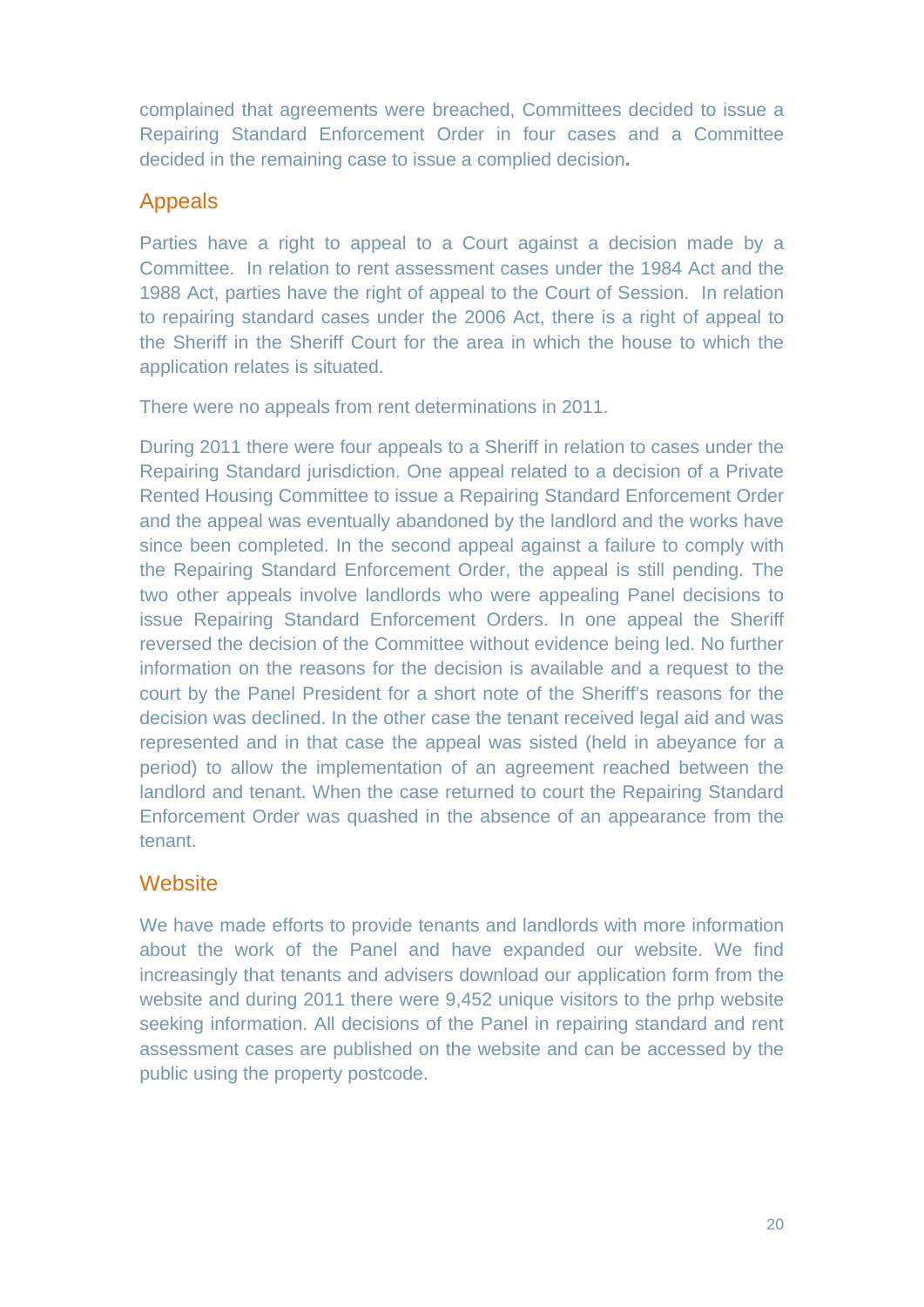In the June 2011 issue of the Journal of the Law Society of Scotland the websites of the tribunals administered by Scottish Tribunals Service were reviewed and here is the comment which appeared in the article about the prhp website:

"*The pick of the bunch this month, this website is everything you'd want from a tribunal website, delivering all the information and resources you'd need to bring a claim and have seen in other websites, but delivering it in a very attractive package and making it very easy to navigate as well. The search function of the decided cases is easily the best of all those reviewed.*"

### Finance

The Panel is funded by Scottish Government. As outlined previously the Annual Report for 2011 covers the calendar year 1 January to 31 December 2011 in terms of Section 29(5) of the Housing (Scotland) Act 2006 whereas the financial year for the Panel, like all government sponsored bodies, runs from 1 April until 31 March. Since the Annual Report straddles two financial years, the accounting figures for the year 2011 at Appendix B states the budgets for both financial years.

The prhp responds to the number of applications received and is a demand led service. It follows that the number of cases the Panel considers during the year can be variable and the prhp have little control over service demand. However, year on year the Panel have noticed an increase in repairing standard applications.

The prhp budget for the financial year to 31 March 2012 was £428,000 whilst the actual spend for that period was £432,453. An over spend of £4,453 but these figures represent an increased workload of 18% in repairing standard applications and a slight increase in the number of rent assessment cases for the year 2011. We have noticed that a higher proportion of applications proceeded to a determination by a Private Rented Housing Committee in 2011 than in 2010. Despite the increased workload in repairing standard applications and more applications proceeding to a Committee determination, the actual spend for the financial year to 31 March 2012 represented a reduction of £11,864 on the previous year to 31 March 2011. It should also be highlighted that our budget outturn for 2011/12 included a higher than estimated figure for accommodation costs. This included dilapidation costs and costs associated with the early termination of the lease for the former Panel offices at 140 West Campbell Street, Glasgow.

### Public Service Reform (Scotland) Act 2010

To promote openness and transparency across the public sector in Scotland, Section 31 (1) and (2) of the Public Services Reform (Scotland) Act 2010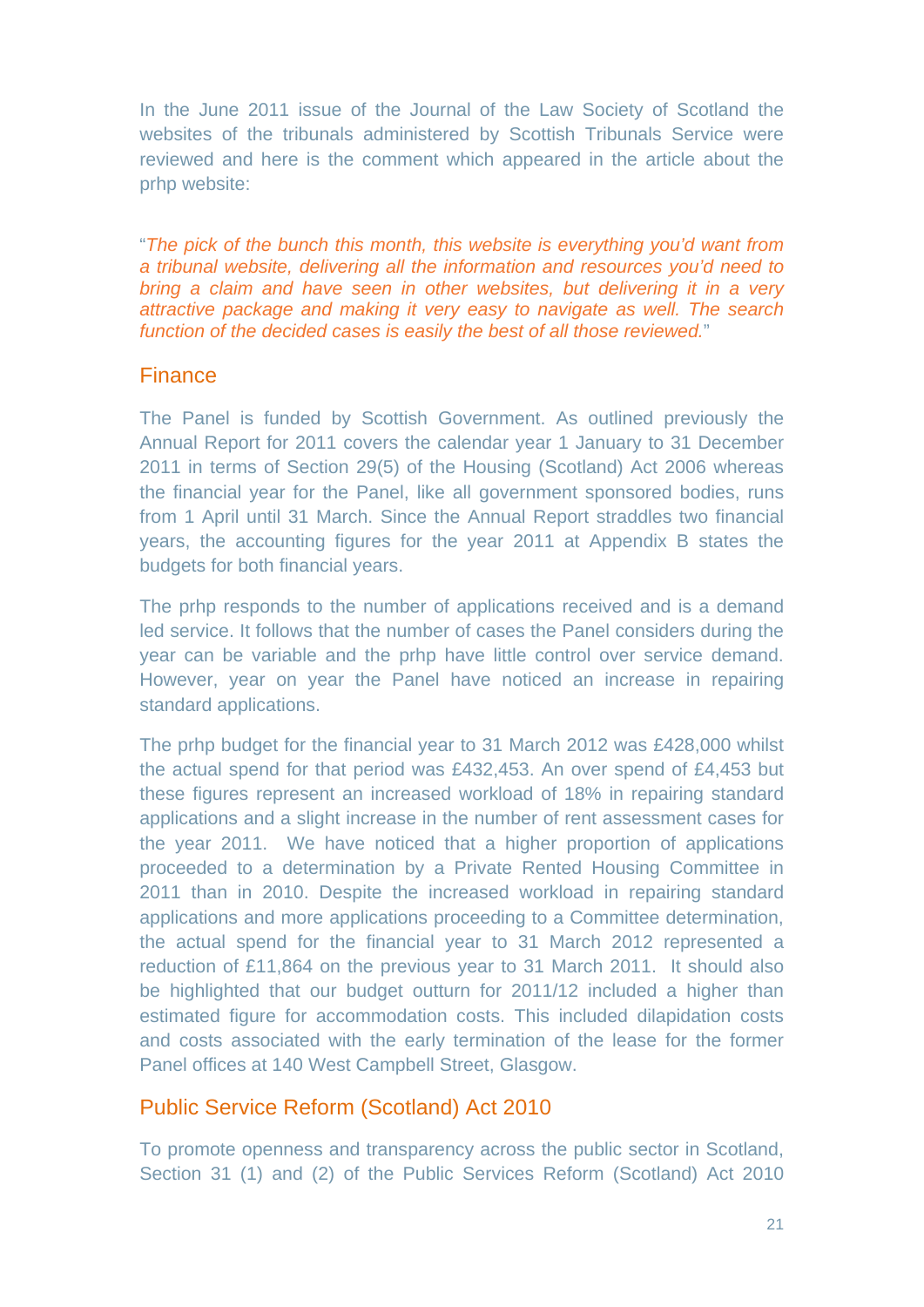imposes new duties on public bodies listed in Schedule 8 of the Act to publish as soon as practicable after the end of the financial year a statement of any expenditure incurred on certain matters including:

- Public Relations:
- Overseas Travel;
- Hospitality and Entertainment;
- External Consultancy;
- Payments with a value in excess of £25,000; and
- The number of members and staff who received remuneration in excess of £150,000.

The Private Rented Housing Panel has made no payments in the above categories for the financial years 2010/11 and 2011/12 with the exception of the following items:

| <b>TYPE OF COST</b>                                                                                               | <b>AMOUNT PER FINANCIAL</b><br>YEAR (£) |         |
|-------------------------------------------------------------------------------------------------------------------|-----------------------------------------|---------|
|                                                                                                                   | 2010/11                                 | 2011/12 |
| Accommodation costs for Panel Office at<br><b>140 West Campbell Street</b>                                        | 58,840                                  | 92,483  |
| Hospitality in the form of tea and coffee at<br>Committee Hearings and to visitors at the<br><b>Panel Offices</b> | 128                                     | 85      |

In Terms of Section 32(1) (a) and (b) of the Act, the public bodies listed in Schedule 8 must publish a statement of the steps taken to (a) promote and increase sustainable growth, and (b) to improve efficiency, effectiveness and economy in the exercise of their functions.

During the year the Tribunal and its administration have made concerted efforts to reduce expenditure, improve efficiency, manage resources more effectively and cut down our ecological footprint. The following steps have been taken:

- The Panel has promoted the use of electronic systems with more use of email communication and scanning and electronic sending of paper records and documents
- The Panel has increased the use of the Scottish Government and local authority venues for Hearings, provided it does not involve the need for participants to travel long distances. The Panel use the conference facilities in Scottish Government venues for training events.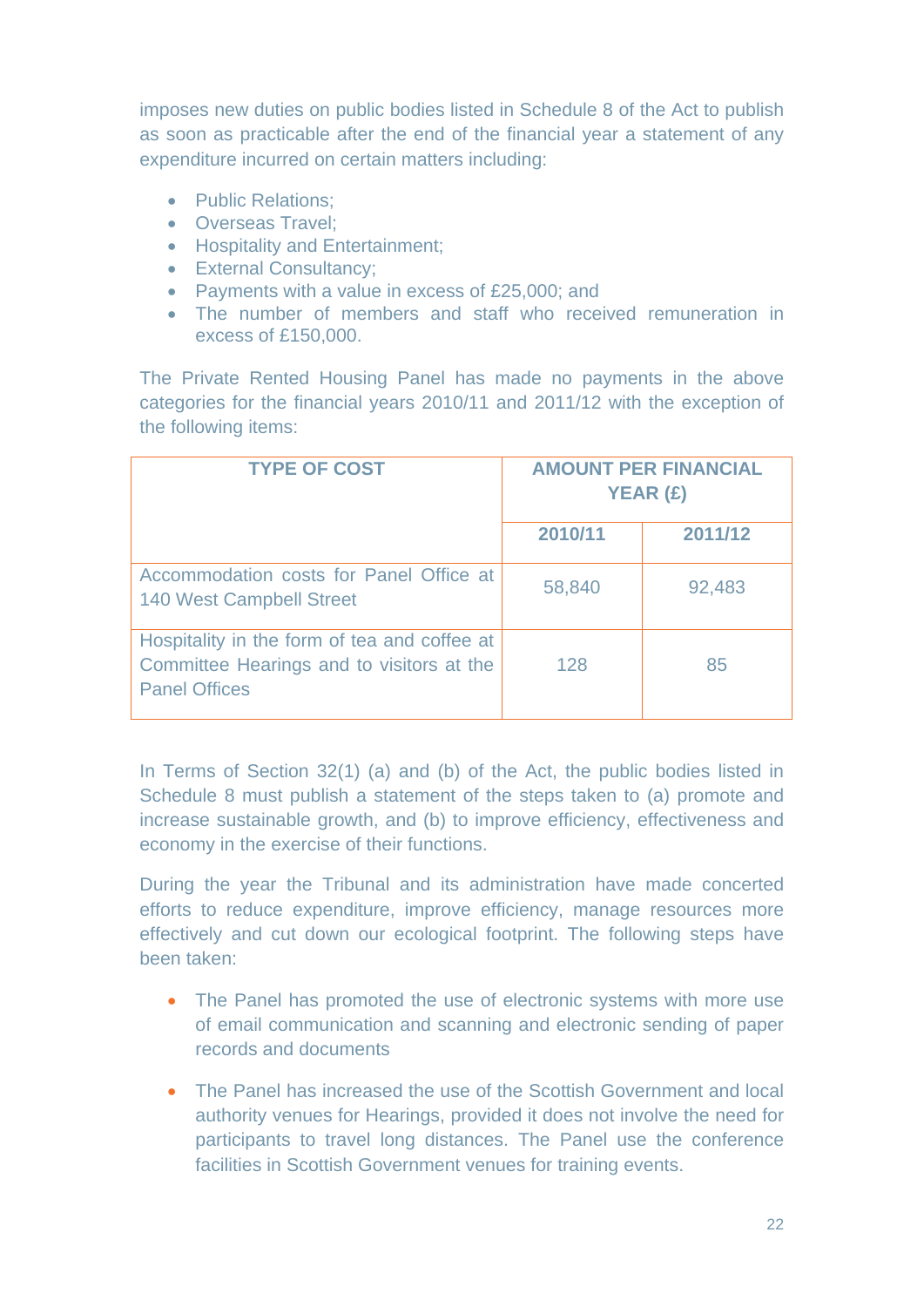- The production of this Annual Report by prhp staff in-house, thereby avoiding professional printing costs.
- To improve Panel efficiency and make best use of members' time through doubling up hearings and avoiding where possible second hearings after re-inspections by considering parties written representations. The Panel is limited in this approach by the unpredictable geographical spread of cases and the contentious nature of some cases. The Panel will continue to explore ways of increasing productivity without compromising the rights of Panel users.
- To explore and encourage members and staff to make more use of public transport and car share options when attending hearings, inspections and training events. However, because of the extensive jurisdiction of the Panel which can often involve rural destinations, public transport to hearings and inspections is not always an option. The surveyor members of the Panel are normally the appointed drivers for a Committee if car-sharing is possible
- To recycle paper, print cartridges and other resources where possible
- To explore sharing of resources and specialist services among the Scottish based Tribunals of the Scottish Tribunals Service (STS)
- To evaluate and explore refinements to our application and case management processes

### Tenancy Management Complaints

In terms of section 29 of the Housing (Scotland) Act 2006 the prhp must record and report the frequency with which applications to the Panel (whether valid or invalid within the terms of section 22) include complaints about the landlord's management of the tenancy.

There is a tenancy management complaint form on our website but no forms were returned to prhp during the period from 1st January - 31st December 2011. However it was clear from the terms of some of the applications that some tenants have experienced problems with management companies.

It should be noted, however, that the prhp has no power to deal with complaints about the landlord's management of the tenancy, and this is made clear in the information leaflets which give details of the services provided by the Panel. The nil recording of such complaints, therefore, should not be regarded as evidence that problems relating to the landlord's management of the tenancy do not exist.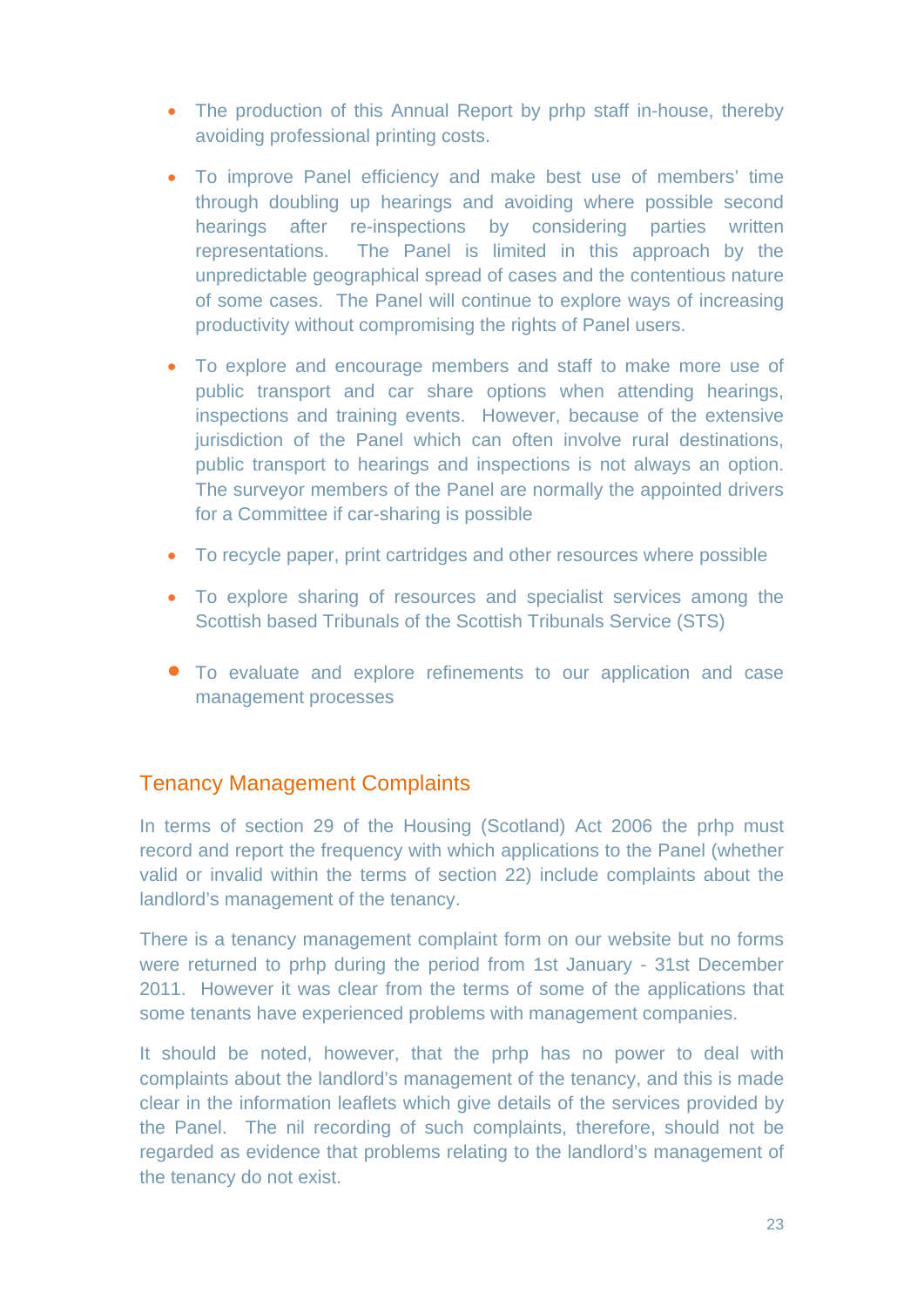# Working with Others

### Scottish Tribunals Service

The start of the year saw considerable work carried out to agree the prhp budget transfer which was a necessary preliminary to Scottish Tribunals Service (STS) assuming responsibility for delivery of administrative services to prhp. Since 1 April 2011, Scottish Tribunal Services, under the leadership of its Chief Executive Mr Norman Egan, have provided combined administrative support for six Scottish devolved tribunals, namely, Mental Health Tribunal for Scotland (MHTS); the Additional Support Needs Tribunal for Scotland (ASNTS); Pension Appeal Tribunal Scotland (PATS); Lands Tribunal for Scotland (LTS); and Scottish Charity Appeal Panel (SCAP); and the Private Rented Housing Panel (prhp). As the various tribunal administrations joined STS, sponsorship functions for the tribunals transferred from their associated policy departments to the STS policy team within the Justice Directorate. This is consistent with the Scottish Government agenda for a modern administrative justice system to support the planned implementation of the report of Lord Philip on tribunal reform for Scotland.

It is envisaged that the creation of STS will lead to benefits such as a modern streamlined service for users with the avoidance of unnecessary duplication of certain services common to all tribunals leading to the advantages of economies of scale, cost savings and better use of tribunal resources; the creation of a centralised specialist team to provide support to tribunal members and staff in key areas such as finance; an improvement in the governance of tribunals; and a clear demonstration of the independence of tribunals with separation from the policy related functions of the sponsoring divisions of Scottish Government. However, it is important to acknowledge the need to preserve the identity and ethos of the individual tribunals and the retention within each individual tribunal of the existing staff with specialist knowledge and experience of the jurisdiction of each tribunal.

### Chief Fire Officers Association Scotland

The Housing (Scotland) Act 2006 which introduced the repairing standard includes a requirement at Section 13(1) (f) that a privately let house must have satisfactory fire detection devices. It further states at Section 13(5) of the Act that, in determining if the house meets the repairing standard in Section 13(1)(f), regard has to be had to any building regulations and any guidance issued by Scottish Ministers. Schedule 2(4) of the Act places a duty on a Private Rented Housing Committee, when considering an application which relates to a complaint concerning a fire detection device, to consult with the Chief Fire Officer for the area in which the house concerned is situated.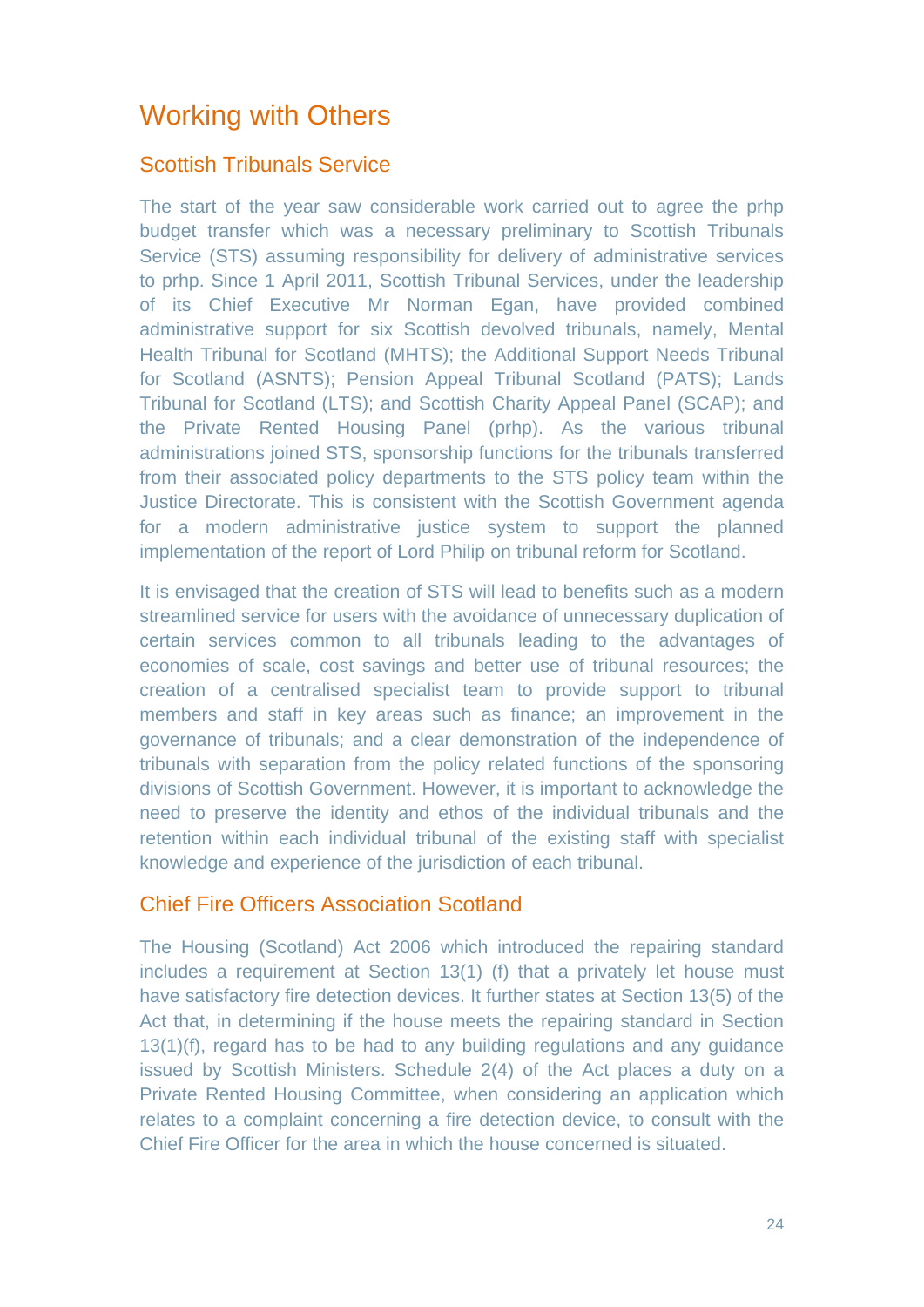To comply with the requirement for consultation and to ensure that Private Rented Housing Committees have necessary guidance and that there are existing procedures in place to help Committees meet statutory requirements, a Memorandum of Understanding was signed on 1 April 2011 with the Chief Fire Officers Association Scotland (otherwise known as CFOAS) providing for a protocol for a Committee to seek advice on request from Scottish Fire and Rescue Services (SFRS) and to ensure that CFOAS will issue up to date guidance to prhp on the provision of fire detection devices.



The signing of the Memorandum of Understanding between the CFOAS and prhp on 1 April 2011

#### **User Groups And Local Authorities**

During the year efforts have been made to increase public awareness of the Panel particularly among advice organisations, local authorities, user groups and professional organisations. The President and Vice President attended and gave presentations on the work of the Panel to a number of interest groups including Citizens Advice Bureau, Royal Environmental Health Institute for Scotland, local authority environmental health and housing departments, landlord registration teams and representatives of service user groups.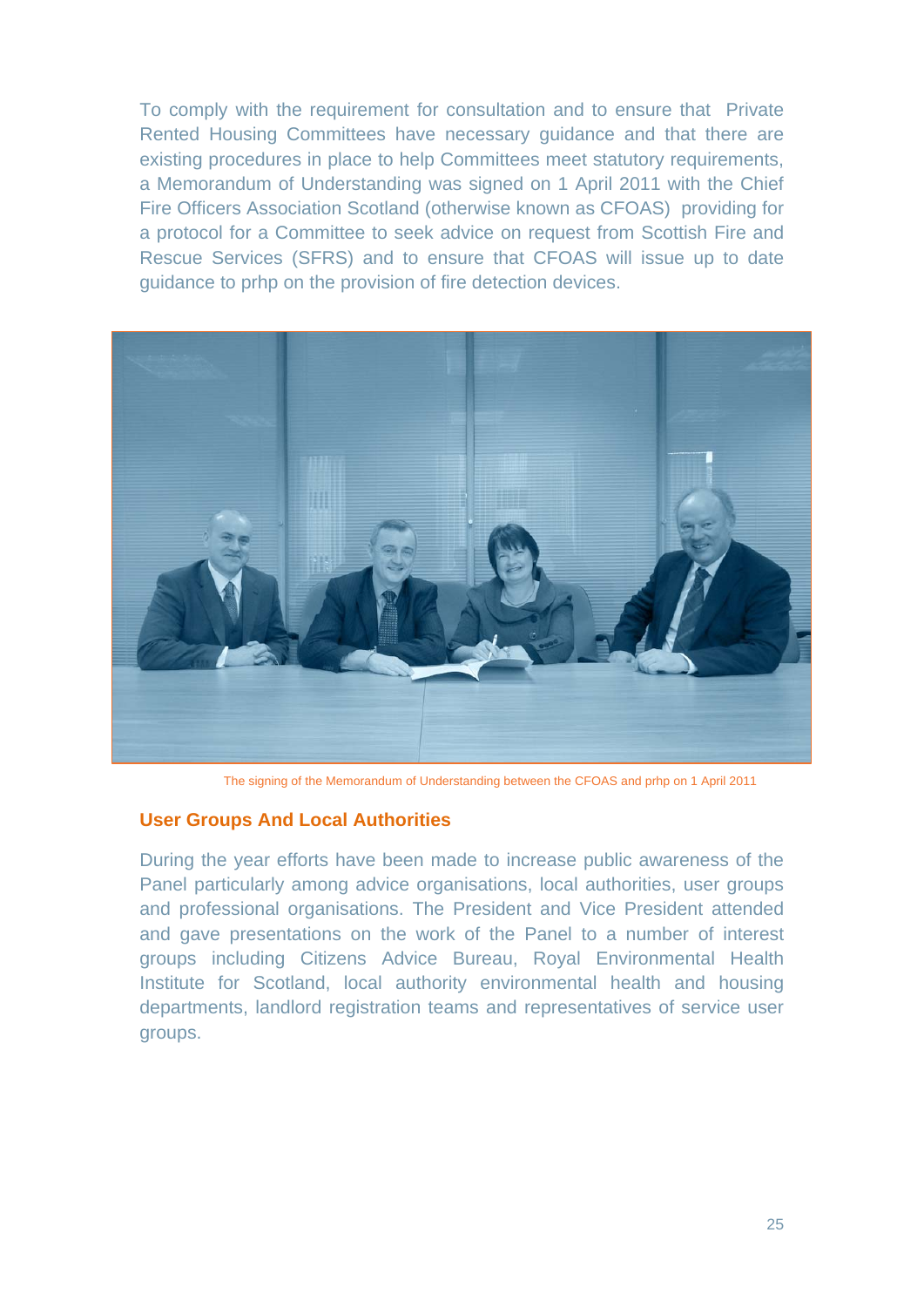#### **Scottish Tribunals Forum**

In the course of the year the President attended regular meetings of the Scottish Tribunals Forum and Judicial Heads Group of the devolved tribunals to explore best practice with other Scottish tribunal presidents, members of the judiciary and senior civil servants.

The work of the Forum discussed the options for the reform of tribunals in Scotland and forthcoming proposed legislation on tribunal reform in Scotland. This followed in the wake of a discussion paper issued in 2010 by the Scottish Committee on the Administrative Justice and Tribunals Council (AJTC) which explored proposals for Scottish tribunal reform in line with the review by Sir Andrew Leggatt and the report by Lord Philip.

A framework document was finalised for governance of the devolved Scottish Tribunals and sets out the roles and responsibilities of STS, the Scottish Government Policy Divisions and the Judicial Heads of the devolved tribunals.

# Initiatives for Service Improvement

#### **Training - Members**

We are committed to relevant and high quality training of members to equip them to carry out their roles effectively and efficiently as members of decision making Committees.

To this end, we provided induction training over several days at the start of the year for new members appointed at the end of 2010. These new members had to successfully complete this training before they were scheduled to sit on any Private Rented Housing Committees.

In September the legal chairpersons met for a full day training event and this provided a valuable opportunity for members to discuss practice and procedure and reflect on the nature of cases before the Panel. The Panel have arranged training events for 2012 to cover specific specialist surveying issues and a one day conference is arranged for all members.

In addition to training meetings, the Panel circulate information and guidance to members to improve knowledge on current repairing and rental issues. Quarterly rental and scarcity statistics are issued to members as well as information on topical repairing and housing issues. This ensures that members are equipped with relevant knowledge to decide cases brought to the Panel.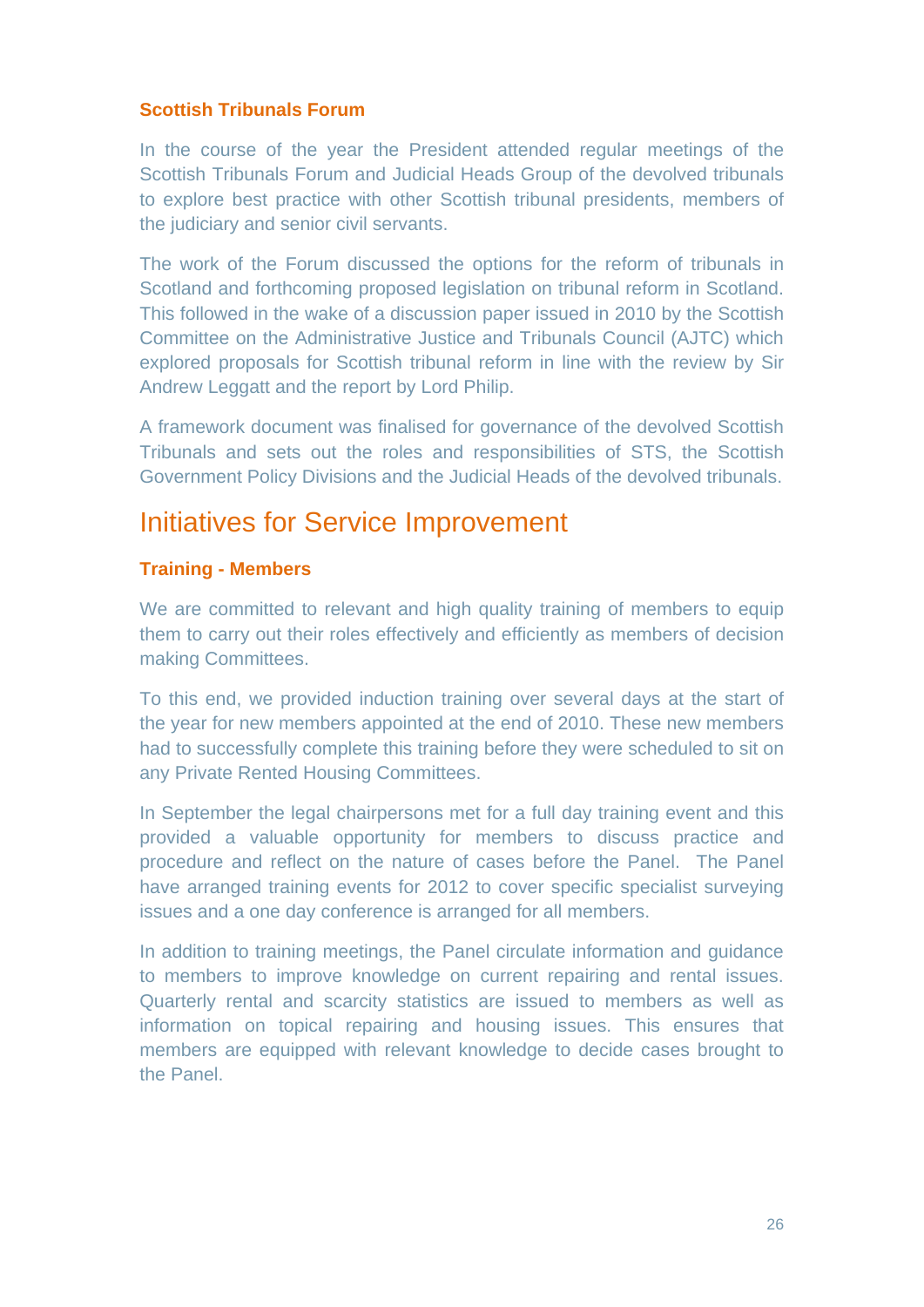#### **Training - Staff**

We will continue to ensure adequate and appropriate training for staff and provide opportunities for members of staff to use their initiative and individual skills for the benefit of the Panel. The staff dealt with increased enquiries in 2011 from service users seeking information about the Panel's application procedure, mediation and the inspection and hearing procedures. A referral process exists where staff can seek support and specialist input if required to answer these enquiries. Because of the specialist nature of the work of the prhp, it is more appropriate to undertake on-the-job training to meet the needs of staff. However, staff members have been involved in training events of a generic nature involving reporting on service delivery standards and data handling.

#### **Data Protection and Member's Code of Conduct**

The President issued guidance to members on data handling and all members were asked to complete a data handling on-line course to raise awareness of the importance of observing good practice in this area.

During the year a Code of Conduct was issued to all members which provides guidance on acceptable standards of conduct for the Panel judiciary in accordance with the Bangalore Principles.

#### **Service Questionnaires and Reporting of Service Standards**

We will continue to strive for continuous improvement by meeting our key performance targets for acknowledging applications within 3 working days, meeting statutory timescales, and issuing written decisions within 3 working days of their receipt from committees. For 2011 the rate of compliance with these deadlines was as follows:

Acknowledging applications: 98%

Issuing decisions: 99%

The target for these performance indicators was 95%

Following upon the completion of the case and at the end of the parties' involvement with the prhp, a service questionnaire is forwarded to service users for their views on the service received during the administrative process and they have an opportunity to suggest any areas for administrative improvement.

## Looking to the Future

• During 2012, we will be involved in the implementation of the Property Factors (Scotland) Act 2011. The Homeowner Housing Panel (hohp)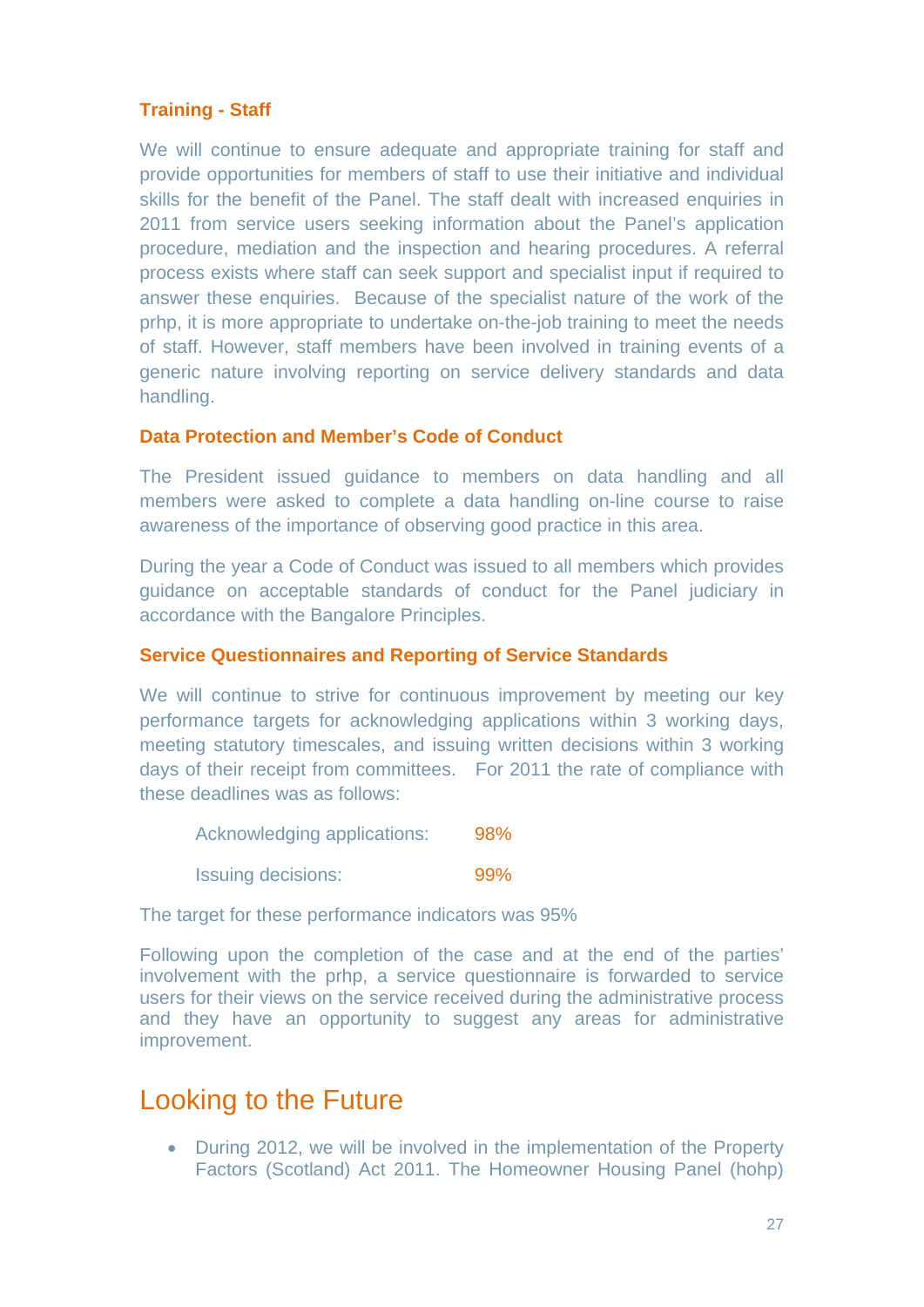- We will be involved in the implementation of additional responsibilities which will fall to prhp as detailed in the Private Rented Housing (Scotland) Act 2011. These responsibilities involve the introduction of a system to allow a landlord to make an application to prhp to authorise, arrange and, if necessary, supervise access to a property for the purpose of carrying out an inspection or for the completion of works.
- In the course of the year, the President will maintain links with other Scottish tribunals through regular engagement in discussions with other judicial members and attendance at the Scottish Tribunals Forum.
- We will continue to seek ways to raise the awareness of service users to the work of the Panel, and continue to expand the prhp website to include more information on our jurisdiction and relevant housing issues for service users. We will also review our guidance booklets for tenants and landlords on the repairing standard.
- STS and prhp will explore the use of electronic methods for distributing papers, of recording member's availability for hearings and the administration of the payroll system for members.
- During 2012, STS and prhp staff will explore and apply a framework for business improvement along best value principles through the operation of "Lean". This will allow analysis, evaluation and refinement of administrative processes to maximise the efficient use of resources.

# How To Contact Us

Address Europa Building, 450 Argyle Street, Glasgow G2 8LH

Telephone 0141 242 0142

Fax 0141 242 0141

Email prhpadmin@scotland.gsi.gov.uk

Web: www.prhpscotland.gov.uk

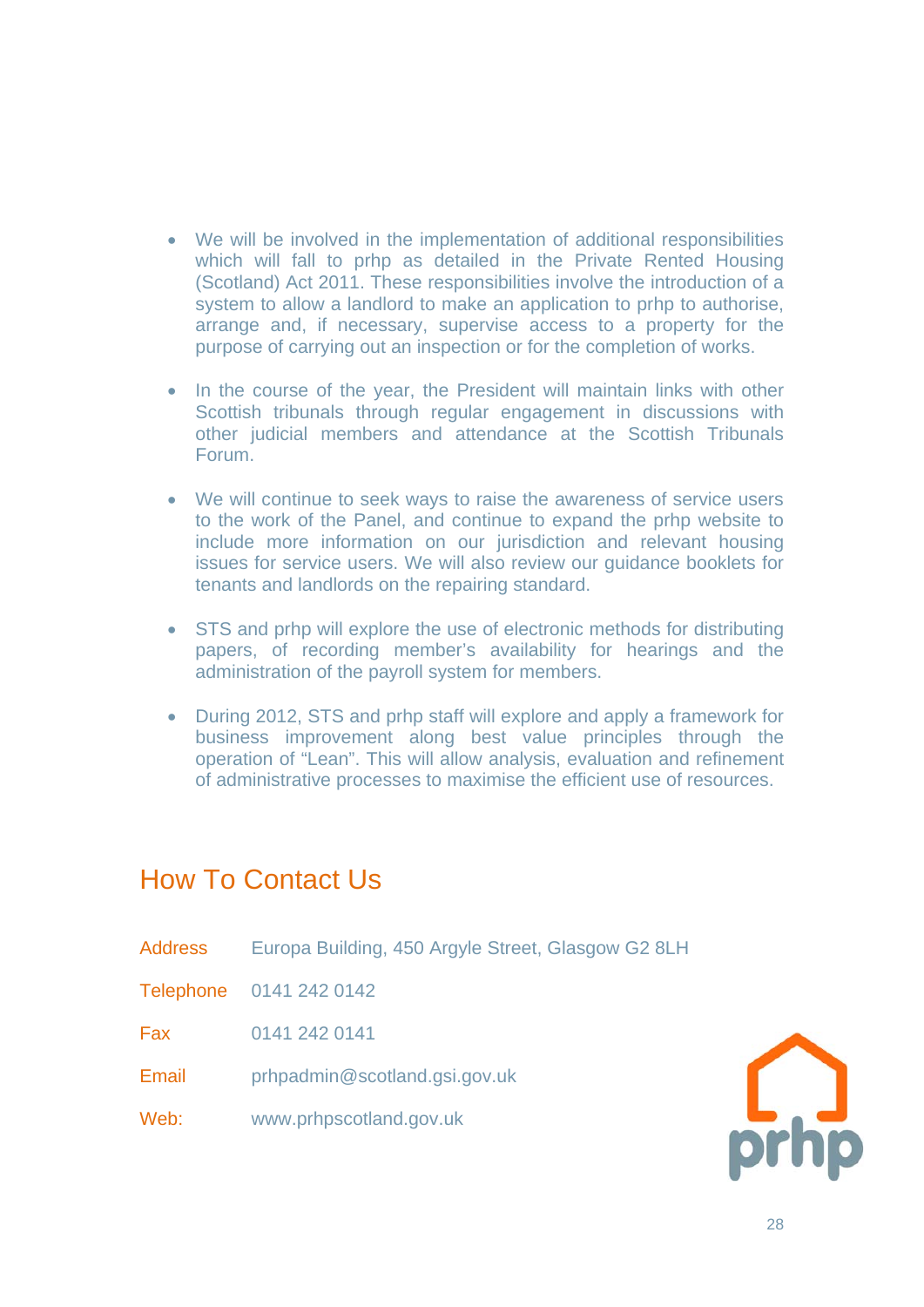## APPENDIX A

## **MEMBERS OF THE PRIVATE RENTED HOUSING PANEL DURING 2011**

| <b>CHAIRMEN</b>                       |
|---------------------------------------|
| <b>Mr David Bartos</b>                |
| Mr Jim Bauld                          |
| <b>Mr Andrew Cowan</b>                |
| <b>Mr George Clark</b>                |
| <b>Mrs Aileen Devanny (President)</b> |
| <b>Mr Paul Doyle</b>                  |
| <b>Mr Ron Handley</b>                 |
| <b>Ms Judith Lea</b>                  |
| <b>Mrs Anne McCamley</b>              |
| <b>Mr Ewan Miller</b>                 |
| <b>Mr David Preston</b>               |
| Mrs Jacqui Taylor                     |
| <b>Mr Steven Walker</b>               |

| <b>SURVEYORS</b>                  |
|-----------------------------------|
| <b>Mr Angus Anderson</b>          |
| <b>Mr Mark Andrew</b>             |
| <b>Mr Kingsley Bruce</b>          |
| Mr Robert Buchan (Vice President) |
| Mr George H Campbell              |
| Mr Alan T English                 |
| <b>Mr David Godfrey</b>           |
| Mr Colin Hepburn                  |
| <b>Mrs Sara Hesp</b>              |
| <b>Ms Carol Jones</b>             |
| <b>Mr Mike Links</b>              |
| <b>Mr Donald Marshall</b>         |
| <b>Mr Ian Mowatt</b>              |
| <b>Ms Geraldine Wooley</b>        |

| <b>HOUSING MEMBERS</b>        |
|-------------------------------|
| <b>Mrs Christine Anderson</b> |
| Mr John Blackwood             |
| <b>Mrs Susan Brown</b>        |
| <b>Mr Scott Campbell</b>      |
| <b>Mr Chris Harvey</b>        |
| <b>Mr Tom Keenan</b>          |
| <b>Ms Irene Kitson</b>        |
| <b>Mr Andy McKay</b>          |
| <b>Ms Liz Nicholson</b>       |
| Mr Jim Riach                  |
| <b>Mrs Linda Robertson</b>    |
| <b>Mr Michael Scott</b>       |
| Mr John Wolstencroft          |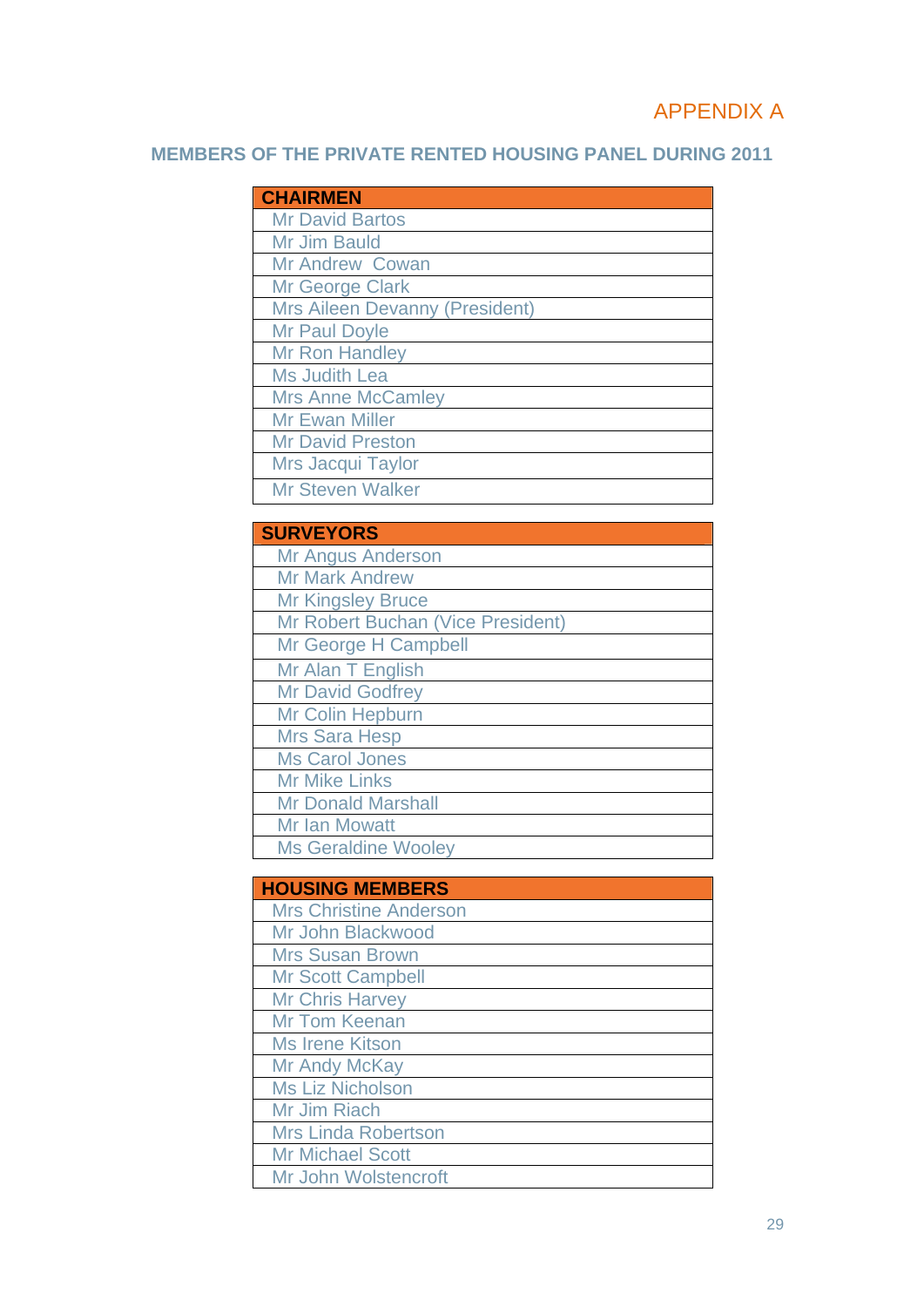### APPENDIX B

### **PRIVATE RENTED HOUSING PANEL**

#### **Expenditure and Management Statement for the financial year 2011/12\***

Panel and Staff Numbers:

President and Vice President Members (as at 1<sup>st</sup> January 2011)

- 13 Legal Chairpersons comprising 4 female and 9 male
- 14 Surveyor Members comprising 3 female and 11 male
- 13 Housing Members comprising 5 female and 8 male

Support Staff 4

| <b>Expenditure Item</b>             | <b>Actual</b><br>2010/11 | <b>Budget</b><br>2011/12 | <b>Actual</b><br>2011/2012 | <b>Variance</b> |
|-------------------------------------|--------------------------|--------------------------|----------------------------|-----------------|
|                                     |                          |                          |                            |                 |
| <b>Staff Salaries and Expenses:</b> |                          |                          |                            |                 |
| <b>Support Staff</b>                | 108655                   | 112000                   | 86557                      | $-25443$        |
| Staff Expenses (T&S)                | 4895                     | 4000                     | 3884                       | $-116$          |
|                                     |                          |                          |                            |                 |
| <b>Members Expenses:</b>            |                          |                          |                            |                 |
| <b>Members Fees</b>                 | 209319                   | 191000                   | 186646                     | $-4354$         |
| <b>Members Expenses</b>             | 27675                    | 20000                    | 25017                      | 5017            |
|                                     |                          |                          |                            |                 |
| <b>Committee Costs:</b>             |                          |                          |                            |                 |
| <b>Legal Expenses</b>               | 88                       | 2000                     | 8099                       | 6099            |
| Training                            | 5840                     | 5500                     | 879                        | $-4621$         |
| Venue & Hearing Costs               | 12993                    | 14500                    | 15087                      | 587             |
|                                     |                          |                          |                            |                 |
| <b>Central Costs:</b>               |                          |                          |                            |                 |
| Accommodation                       | 58840                    | 63000                    | 92483                      | 29483           |
| <b>General Expenses</b>             | 8703                     | 8000                     | 6633                       | $-1367$         |
| <b>Postal Costs</b>                 | 2912                     | 3000                     | 3882                       | 882             |
| Computer charges/Website            | 4397                     | 5000                     | 3286                       | $-1714$         |
|                                     |                          |                          |                            |                 |
| <b>TOTAL</b>                        | 444,317                  | 428,000                  | 432453                     | $-4453$         |

 $*$  The above expenditure is shown on the basis of the financial year  $1<sup>st</sup>$  April 2011 to  $31^{st}$  March 2012.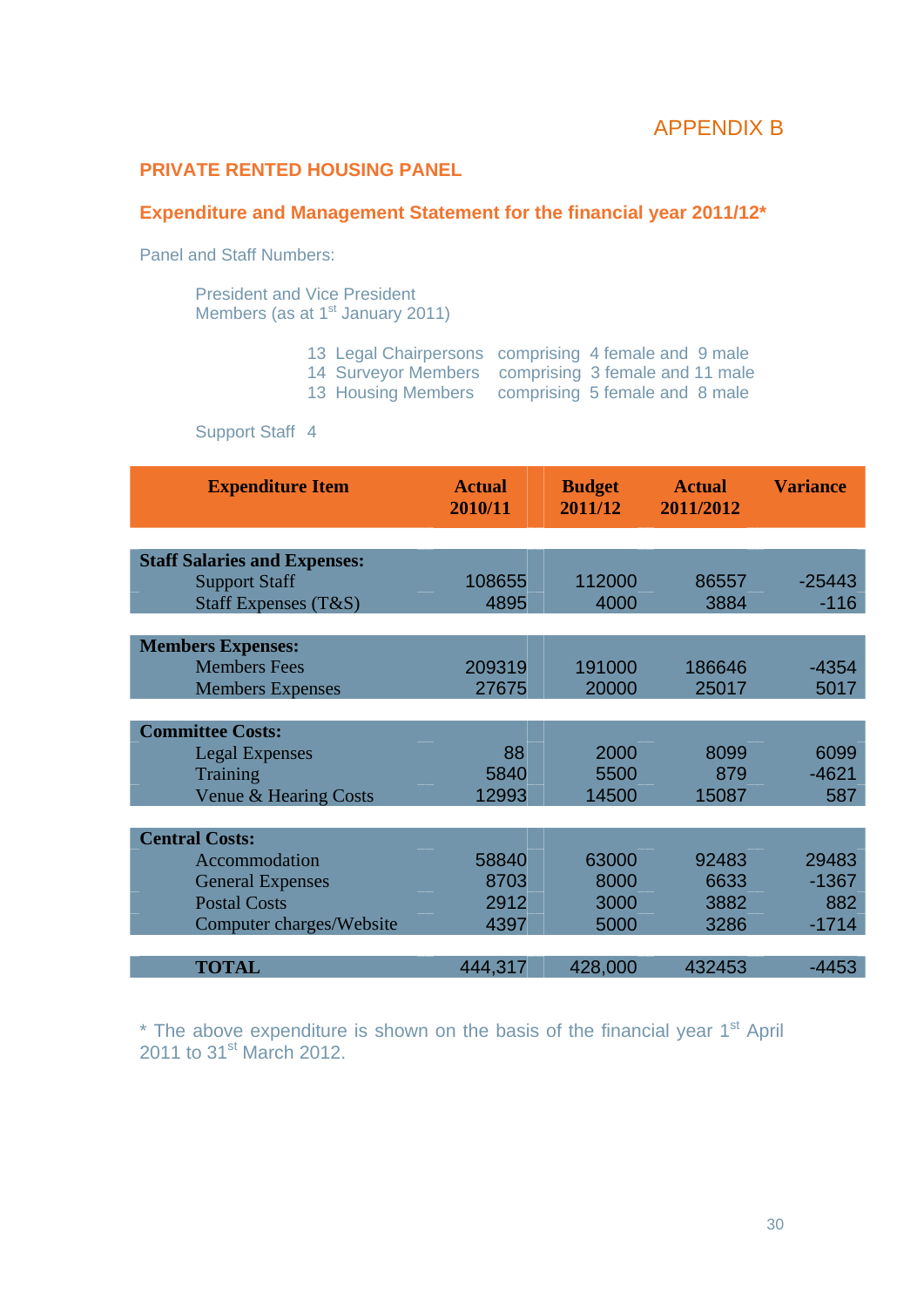### APPENDIX C

### Glossary Of Terms Appearing In this Report

**Appellant –** the person who makes the appeal

**Assured tenancy –** a private rented sector tenancy entered into after 2<sup>nd</sup> January 1989 provided it is the tenant's only or principal home and it does not fall within any of the exceptions listed in schedule 4 of the 1988 Act.

**Corporate governance –** the set of processes, customs, policies, laws and institutions affecting the way the organization is directed.

**Court of Session –** the supreme civil court of Scotland

**Diversity –** the state of being varied

**Fair rent – a rent fixed in the way set out in section 48 of The Rent (Scotland) Act** 1984

**Housing member –** The member of the Committee who is selected for his or her expertise in housing and land related issues.

**Induction –** training for new members

**Jurisdiction –** having the power to make legal decisions and judgements

**Legislative provisions –** that which the law provides

**Mediation -** a process to help parties resolve their differences and reach agreement.

**Part VII Contract –** a contract between a tenant and a landlord who lives in the same house and has it is as his principal home.

**Protected tenancy –** a tenancy where the contract between the tenant and the landlord is still in force.

**Regulated tenancy –** a tenancy which gives security of tenure and also protects the tenant from inflated rents arising from a shortage of supply of rented properties.

**Rent Officer –** an independent, statutory officer, appointed by The Scottish Ministers, who determines and registers rents for houses let on regulated tenancies.

**Rent Service Scotland -** is set up by the Scottish Government and has three main functions, one of which is to provide valuations for tenants and landlords for fair rent registrations. Rent Officers working for Rent Service Scotland will assess a "Fair Rent" for a regulated tenancy. Either the landlord or tenant can then refer the case to the **prhp** if dissatisfied with the Rent Officer's decision.

**Repairing Standard –** the standard set out in section 13 of the 2006 Act.

**Reporting period - 1<sup>st</sup> January – 31<sup>st</sup> December in any year.** 

**Respondent –** the party against whom an application or appeal is made